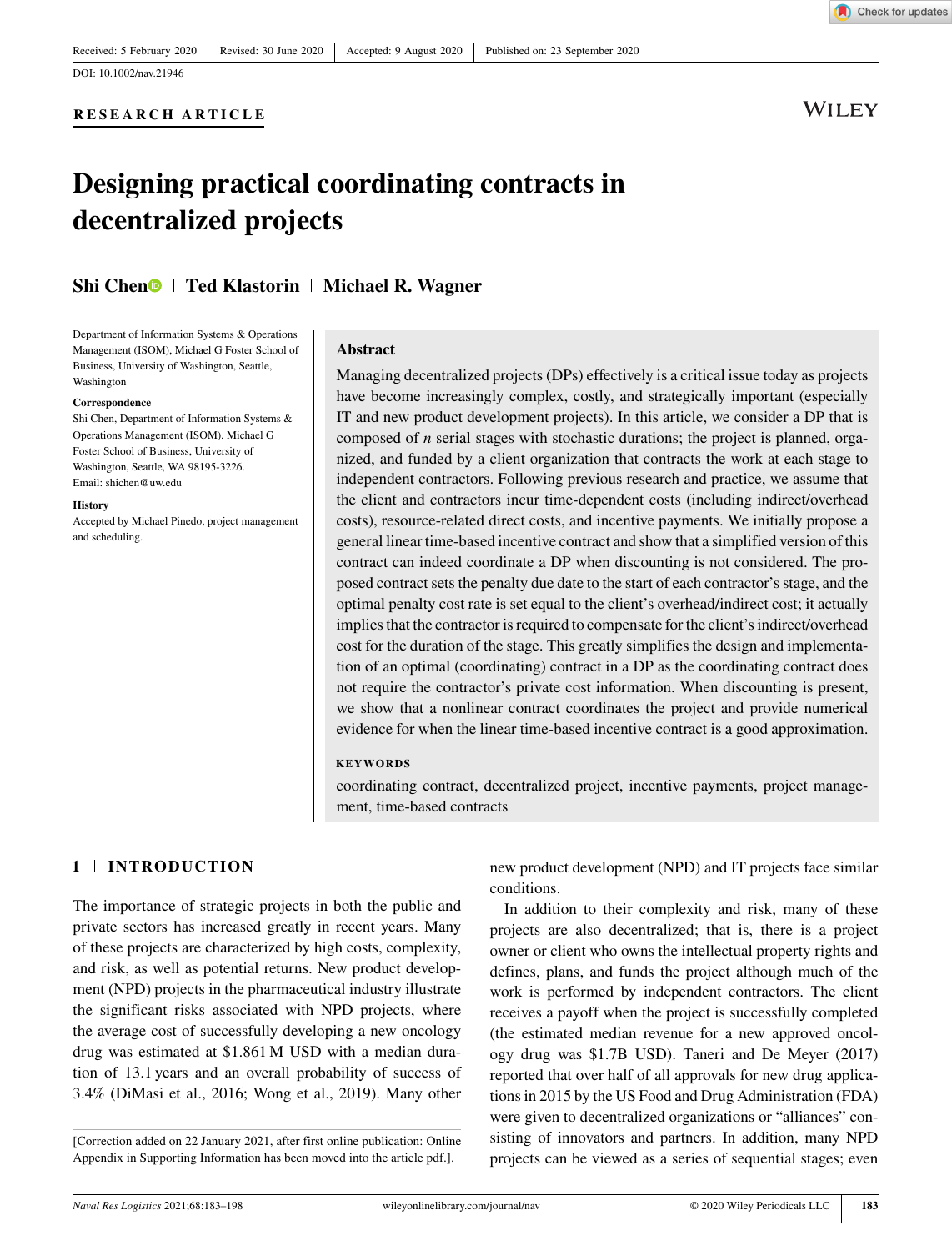when a project is characterized by a general precedence network, it can frequently be subdivided into sequential groups of tasks or stages that are separated by review points or "stage gates" to improve project monitoring and control (Santiago & Vakili, 2005). In many NPD projects, the project naturally defines a sequential series of tasks or stages. For example, NPD development projects in the pharmaceutical industry are frequently characterized by a series of sequential phases or stages (Wong et al., 2019). Taneri and De Meyer (2017) noted that many drug development efforts were completed by sequential alliances where one party exerts "most of the efforts at any point in time".

When projects are decentralized, a major challenge facing project owners is how to align the goals of the owner (or client) and contractors who act in their own self-interest (although general economic conditions frequently play a significant role in these projects as they influence costs as well as the range of alternative choices faced by contractors). An increasing number of researchers have started to recognize the importance of defining optimal contracts to align conflicting goals between the client and contractors (Chen, Klastorin, & Wagner, 2015; Chen & Lee, 2017; Kwon, Lippman, & Tang, 2010). This article extends this stream of work in several directions by including more general cost functions for both the client and contractors, relaxing assumptions about the distribution of the stage durations and risk-neutral contractors, and showing that clients do not need contractors' private information to define optimal contracts.

In this article, we consider time-based incentive contracts that include penalty costs if a project is completed after a given due date and a bonus payment if the project is completed prior to (other) stated due dates. These types of contracts are also known as incentive/disincentive or I/D contracts. While there are many types of I/D contracts, most incentive contracts used today are variations of the time-based contract analyzed in this article (Bubshait, 2003).

Following previous research and observed practice, we assume that the project stages are stochastic and a function of the work rate that is determined by the contractor in response to the fixed fees, penalty rates, bonus rates, and due dates set by the client. Initially, we make mild assumptions about the distributions that describe stage durations. When we need to examine the optimal contracts in more complex environments (i.e., include discounting), we assume the stage duration distribution is exponential which is consistent with previous research (Buss & Rosenblatt, 1997).

One of the key issues in specifying contracts in decentralized organizations is the assumption of perfect information; most previous studies assume that cost parameters for both the client and contractors are known by all parties (Kwon, Lippman, McCardle, & Tang, 2010). In this article, we initially assume that the client has such information about the contractors' cost parameters but then we relax this assumption

and show how a client can design and implement an optimal contract without having access to the contractors' private information.

To develop a benchmark for analyzing a decentralized project (DP), we consider a centralized project where the client controls all work in the project. Specifically, we derive closed form solutions for the optimal work rates at each stage that maximize the client's (and project's) expected profit. The results we derive for a centralized project serve as the baseline for our analysis of DPs and provide a means for defining a coordinating contract in a DP. A coordinating contract in a DP is a contract that results in a Nash equilibrium when no stakeholder in the project has any incentive to deviate from the project's optimal actions. $<sup>1</sup>$  $<sup>1</sup>$  $<sup>1</sup>$ </sup>

When discounting is negligible and contractors are risk neutral, the project can be decomposed into *n* independent single-stage projects. Our results in this case indicate that a simple linear incentive contract (LIC), with all due dates set to the beginning of each stage, coordinates a DP and maximizes a risk-neutral client's expected profit when the optimal penalty cost rate is set to the client's indirect/overhead cost. The simple LIC that we advocate can be interpreted as follows: in addition to receiving a fixed payment from the client, the contractor is required to compensate for the client's indirect/overhead cost for the duration of the stage (as the "due dates" are set to the beginning of the stage and the penalty cost rate is equal to the client's indirect/overhead cost). Indeed, this type of Incentive/Disincentive (I/D) contract has been commonly used in highway transportation and other infrastructure projects. Although there might exist other optimal (coordinating) contract based on other penalty and bonus due dates, the contract that we advocate has a distinct advantage that it does not require the contractor's private information. That is, in this article, we show how a client can set the optimal parameters in a contract for each stage that coordinates the DP without knowing a contractor's private information. Furthermore, we show that a linear time-based incentive contract coordinates the project whether the contractors are risk neutral or risk averse.

When discounting is considered, we show that a nonlinear incentive contract (retaining the feature of the simple linear time-based incentive contract that all due dates are equal to the starting time of each stage) will coordinate a DP under the assumption that stage durations are exponential. Using numerical studies, we show that the linear time-based incentive contract used when there is no discounting provides a good approximation to the nonlinear coordinating contract when the discount rate is relatively small; furthermore, as noted above, the LIC has the additional advantage of being easy to implement as it does not require the client to have the contractors' private information.

<span id="page-1-0"></span><sup>&</sup>lt;sup>1</sup>Our definition follows work in supply chain management; for example, see Cachon (2003)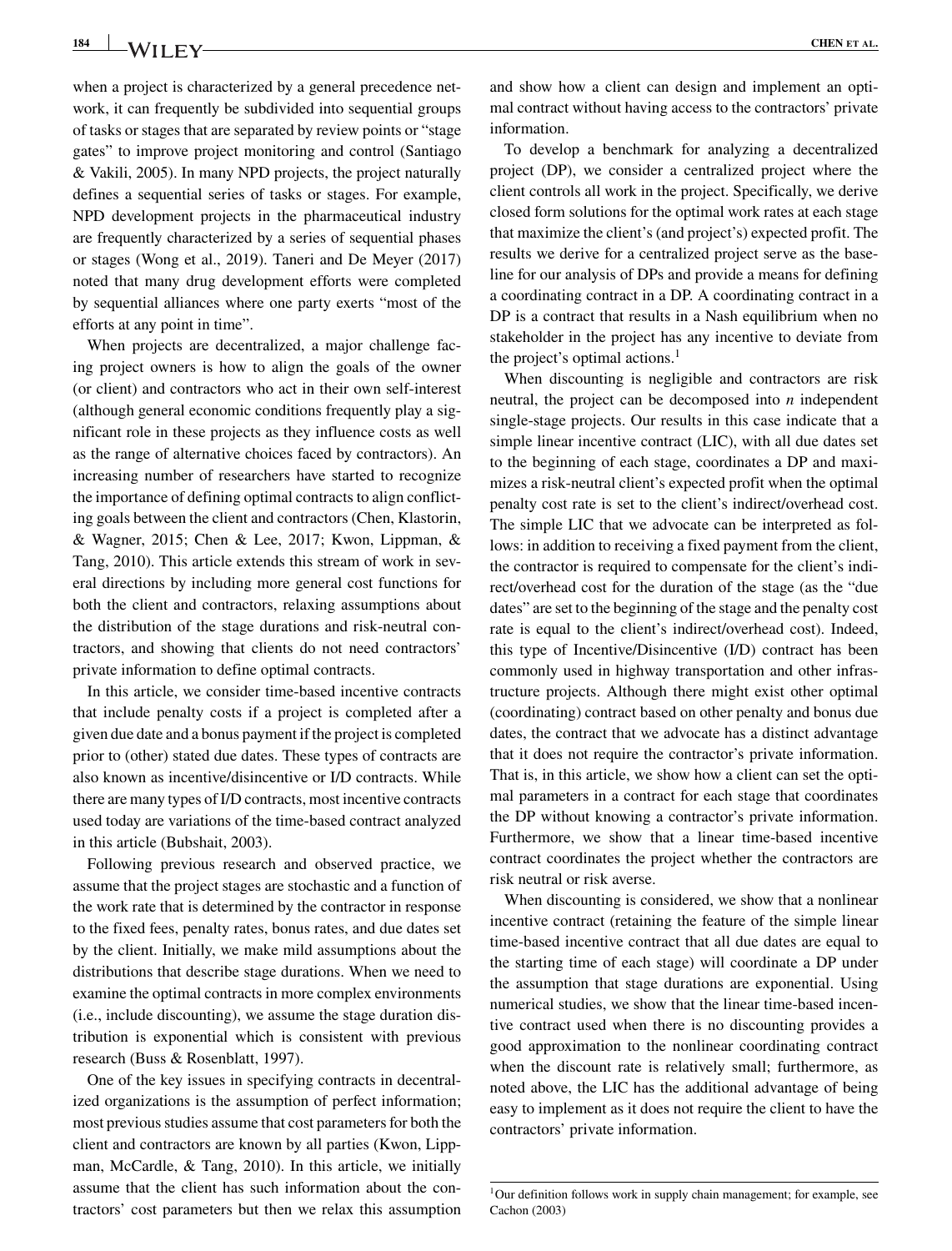#### **1.1 Literature review**

Contracts in decentralized organizations have been widely studied by economists, mostly at a "rather high level of abstraction somewhat removed from the realm of practical application" (Weitzman, 1980). Other researchers have provided anecdotal and limited empirical evidence that incentive contracts offer superior performance to non-incentive contracts with respect to maximizing the client's expected profit (Meng & Gallagher, 2012). Gutierrez and Paul (2000) discussed the problem of partitioning a project into stages that are allocated to independent contractors to minimize project risks. Their model minimized the expected project makespan; when there were multiple optimal solutions, they selected the partition that minimized the variance of project makespan. In a related paper, Paul and Gutierrez (2005) used the concept of stochastic ordering to analyze the case when a client wants to select a single contractor from a pool of N possible contractors. They show that a fixed price contract minimizes the expected cost to the client when the contractors are risk neutral (that may not hold when the contractors are risk averse). Following Paul and Gutierrez, we use stochastic ordering and consider both risk neutral and risk-averse players; however, we show that a simple incentive contract dominates a fixed price contract.

Bayiz and Corbett (2005) analyzed the case when a LIC was used to coordinate the relative efforts of all contractors when a contractor's work effort could not be observed by the client. Their research suggested that contracts that increase payments to contractors if their relative tasks are completed before a given due date are weakly superior to fixed-price contracts in terms of a shorter expected project makespan and higher expected profits for the client. Kwon, Lippman, and Tang (2010) showed that time-based and cost-sharing contracts can achieve optimal channel coordination when there is a single contractor (assuming that task durations are exponentially distributed and the cost of a contractor is a quadratic function of the work rate). In contrast, our work extends to a serial project with multiple contractors while relaxing the assumption of exponentially distributed durations. In a related work, Kwon, Lippman, and Tang (2011) analyzed the decision to outsource some or all of the stages in a project (with two stages) when the client pays each contractor a fixed amount that is negotiated at time zero. Tang, Zhang, and Zhou (2015) analyze a DP where the work is outsourced to a single contractor who is selected from two candidate contractors using a reverse auction. They consider two contracts. The first contract is based on the client's specifying the fixed price and due date used to define any penalty and/or bonus payments. In the second contract, each contractor submits a bid specifying a fixed payment and due date, and the client selects the contractor that maximizes his expected payoff.

Chen and Lee (2017) showed that the delivery-schedulebased contracts are able to coordinate the decentralized supply chain in a project management context. In their work, however, they assumed that payments, penalty rates, and bonus rates are exogenously given; their main focus is on the client's optimal decision about the targeted material delivery schedule, as well as the contractors' optimal decisions about their production schedules. Kwon et al. (2010b) studied payment timing options (no delayed or delayed payments) in a stochastic project when all contractors worked concurrently; under the delayed payment contract, the client received payment when all tasks were completed. They focused on maximizing expected profit for a risk-neutral client and did not consider coordinating contracts in their paper. Conversely, Chen et al. (2015) studied payment timing options in a stochastic serial project that maximized the client's expected profit; following the Kwon, Lippman, McCardle, and Tang (2010) paper, they did not consider coordinating contracts. The results found by Chen et al. (2015) differed significantly from those in Kwon, Lippman, McCardle, and Tang (2010) suggesting that the design of the project network is an important factor when considering payment options. In Kwon, Lippman, McCardle, and Tang (2010) and Chen et al. (2015), the authors also assumed that all information was available to both the client and contractors; in this article, we relax this assumption. Dawande, Janakiraman, and Qi (2019) studied incentive contracts in both parallel and serial projects under the assumption of perfect information and exponential stage durations. While we limit our analysis to serial stochastic projects, we include more general cost functions for both the client and contractors that includes indirect/overhead costs for both the client and contractors and contractor-dependent cost function parameters, relax the assumption of exponential stage durations (when the discount rate is negligible), and consider risk-averse as well as risk-neutral clients.

#### **1.2 Scope and paper contributions**

This article is organized as follows. In section 2, we define a general time-based incentive contract that includes most incentive contracts in practice today. This general incentive contract allows multiple possible due dates for penalty costs as well as multiple possible due dates for bonus payments. To derive a benchmark for analyzing a DP, we analyze a centralized project where the client controls all stages of the project.

Initially, in section 3, we consider the case when discount-ing can be ignored<sup>[2](#page-2-0)</sup> and provide closed-form solutions for the optimal work rates at each stage in this case. Our results indicate that an incentive contract, when due dates are set equal to the starting time of each stage and the optimal penalty cost rate is set equal to the client's indirect/overhead cost, coordinates the project and maximizes a risk-neutral client's expected profit. This type of contract also provides the significant advantage that a client can set the parameters of the coordinating contract without knowing a contractor's private

<span id="page-2-0"></span><sup>2</sup>Discounting can be ignored when the risk free interest rate is small or the project is relatively short-term.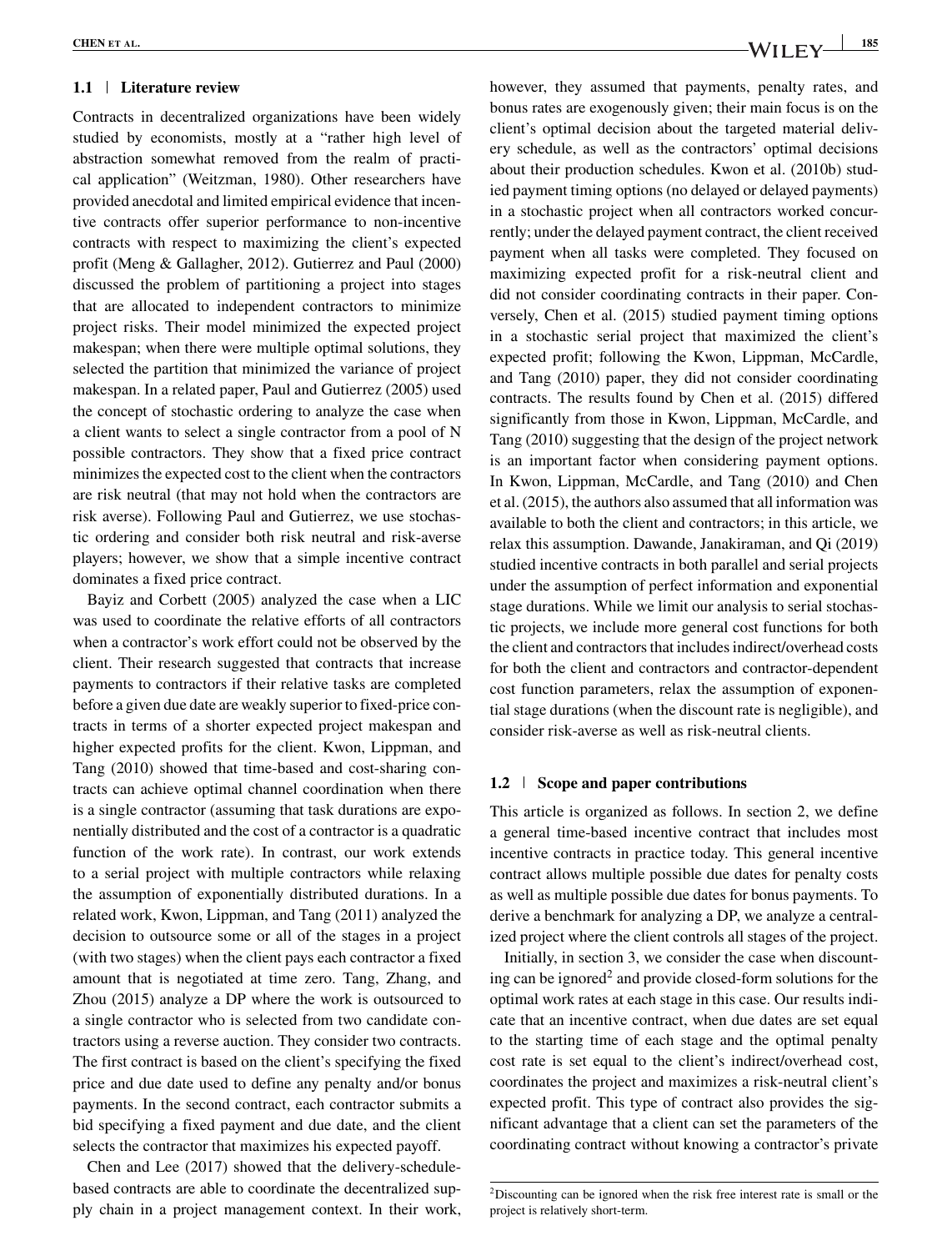**186 LA/II**  $\Gamma$  **CHEN ET AL.** 

information. It is important to note that we derive these results using only mild assumptions about the first moment of the distribution of task durations.

In section 4, we relax the assumption in section 3 that discounting is negligible and define a nonlinear incentive contract that coordinates a DP when stage durations are exponentially distributed. We present an efficient procedure that allows a client to set the parameters of the optimal contract for each contractor/stage.

Given that the contract defined in section 4 is nonlinear and requires the contractors' private information to coordinate a DP, it may be difficult to implement in practice. In section 5, we numerically demonstrate that this nonlinear contract can be approximated by a LIC (based on a Taylor series approximation) and will coordinate a DP for risk-neutral contractors when the discount rate is small. Our results in this section are based on extensive numerical analyses and indicate that the LIC performs better for smaller discount rates. Furthermore, our numerical results suggest that the use of incentive contracts is increasingly important as discount rates increase.

In section 6, we extend our results to the case when the client or contractors are risk averse. Using stochastic dominance, we show that the linear contract defined in section 3 will also coordinate a DP for a risk-averse client or contractors for any strictly concave utility function when there is no discounting. In the final section, we summarize our results and discuss the managerial and practical implications of our findings.

### **2 STACKELBERG MODEL DEFINED**

We assume that a project consists of *n* sequential stages; without loss of generality, we assume that the stages are sequentially indexed  $i = 1, \ldots, n$  from the start to the completion of the project. Following previous research (e.g., Buss & Rosenblatt, 1997; Chen et al., 2015; Kamien & Schwartz, 1972; Kwon, Lippman, McCardle, & Tang, 2010), we assume that the client receives a fixed payment *Q* when the project is completed. This amount may represent the expected value of future profits earned by a new product or the social welfare accrued by a completed public infrastructure project. We initially assume that the discount rate is sufficiently low that we can ignore discounting costs, although we relax this assumption later in the paper.

Following previous project management literature (Klastorin, 2011), we assume that there are three types of project-related costs. First, there are time-dependent costs that include a fixed overhead/indirect cost per time unit that reflects administrative costs (e.g., managerial and security costs), utility expenses, construction cranes, and so on. We let  $C<sub>o</sub>$  denote the overhead/indirect cost rate incurred by the client during the project duration and  $K_i$  denotes the overhead/indirect cost rate incurred by the *i*th contractor during her respective stage. Second, there are direct resource costs at each stage that can be approximated by  $k_i r_i^2$  where  $r_i$  is the

work rate at stage  $i$  and  $k_i$  is the resource cost parameter that reflects the complexity and difficulty of the *i*th stage (Chen et al., 2015; Kwon, Lippman, McCardle, & Tang, 2010). In a DP, the work rate  $r_i$  is a decision variable that is set by each *i*th contractor to maximize their respective expected profit. Incentive costs define the third cost category; these will be discussed later.

The duration of stage  $i$  is denoted by  $t_i$ , where  $t_i$  is a non-negative random variable that is stochastically nonincreasing in the work rate  $r_i > 0$  (i.e., a larger work rate  $r_i$  will lead to a higher probability of completing stage *i* in a shorter time span). We assume that *ti* are independent; initially, we only assume that the distributions are defined such that  $E[t_i] = a_i r_i^{-1}$  for a given  $a_i > 0$ . In sections 4 and 5, we restrict our analysis to the case when *ti*∼exp(*ri*); this assumption has been previously used by numerous researchers, including Buss and Rosenblatt (1997), Tavares (2002), and Klastorin and Mitchell (2007).

We consider a general incentive contract that is defined by a payment *qi* that is negotiated and paid by the client at the start of the project and any penalty or bonus payments made at the completion of each stage when the stage's duration has been realized. Assuming a discounting rate  $\alpha \geq 0$ , the payment made by the client to each *i*th contractor is defined as

$$
\rho_i(q_i, D_i^j, \hat{D}_i^j, P_i^j, B_i^j) = q_i - e^{-\alpha \sum_{k=1}^i t_k} \times \left( \sum_{j=1}^{P_{\text{max}}} f[P_i^j, (t_i - D_i^j)^+] - \sum_{j=1}^{B_{\text{max}}} g[B_i^j, (\hat{D}_i^j - t_i)^+] \right)
$$
(1)

where  $f[P_i^j, (t_i - D_i^j)^+]$  and  $g[B_i^j, (\hat{D}_i^j - t_i)^+]$  define the penalty and bonus payment functions, respectively. The decision variables and parameters that we use to define and analyze variations of this contract are given below.

#### *Contractor i's decision variable*

$$
r_i > 0 \quad \text{work rate for stage } i.
$$

#### *Client's decision variables*

 $D_i^{P_{\text{max}}} \geq \cdots \geq D_i^1 \geq \widehat{D}_i^{B_{\text{max}}} \geq \cdots \geq \widehat{D}_i^1 \geq 0$  where  $D_i^j$  are the due dates for penalty payments and  $\widehat{D}_{i}^{j}$  are due dates for bonus payments,

 $P_i^j$  is the penalty cost per time period tardy if stage *i* is completed after due date  $D_i^j$  (for  $j = 1, 2, ..., P_{\text{max}}$ ),

 $B_i^j$  is the bonus per time period paid by client to contractor *i* if stage *i* is completed prior to due date  $\hat{D}^j_i$  (for  $j = 1, 2, ..., B_{\text{max}}$ ), and

*qi* is the payment made to the *i*th contractor at the beginning of the project.

#### *Parameters*

*Q* is the payment to the client when project is completed,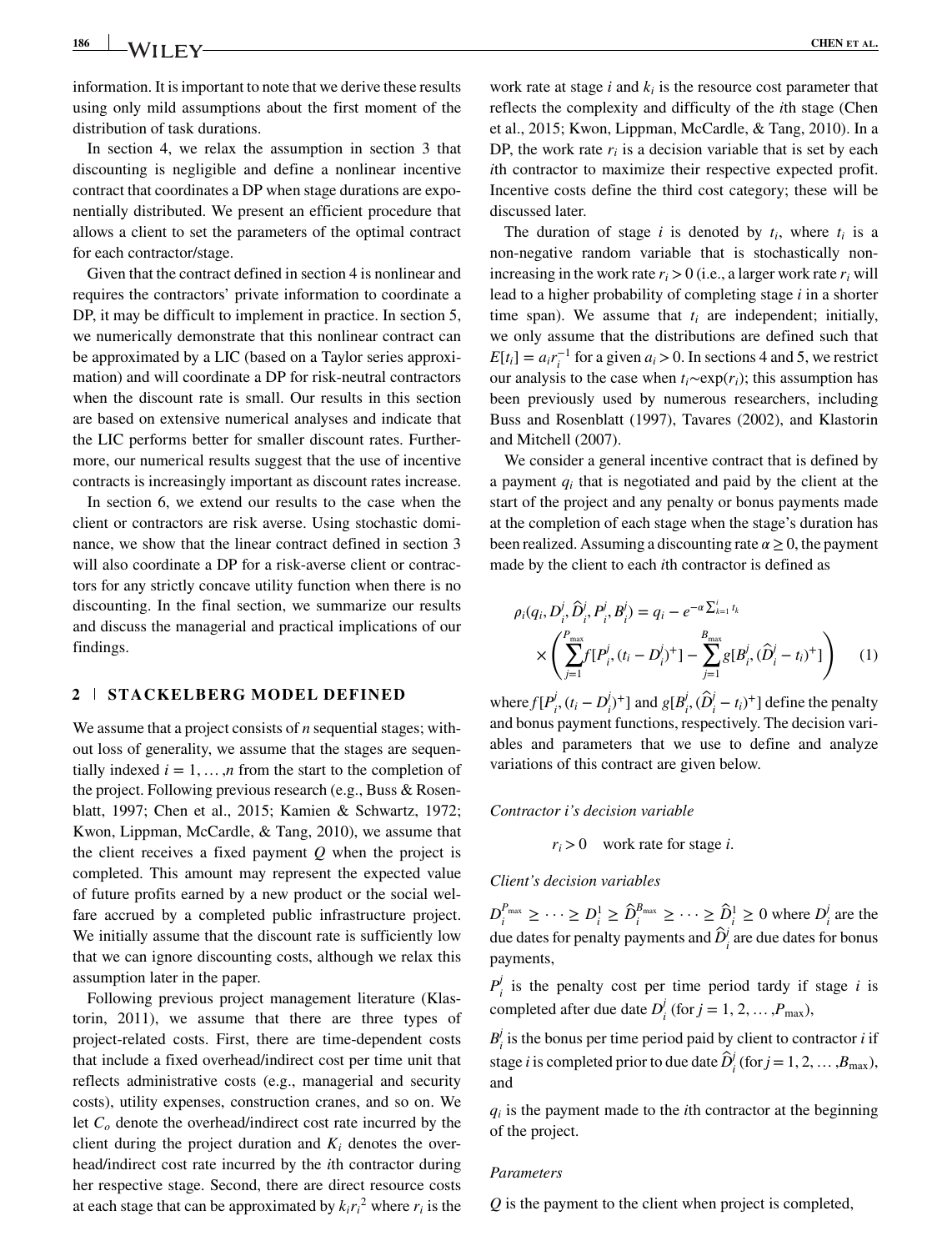$C<sub>o</sub>$  is the indirect/overhead cost rate incurred by the client during project makespan,

 $K_i$  is the indirect/overhead cost rate incurred by contractor  $i$ during stage  $i$ ,  $\alpha$  is the non-negative discount rate,  $k_i$  is the variable resource cost parameter at stage  $i$ ,

 $\theta_i$  is the minimum acceptable expected profit for contractor *i*, and

 $t_i$  is the duration of stage  $i$  (non-negative random variable).

To avoid trivial and unrealistic cases, we assume that  $C_0 > 0$ ,  $K_i > 0$ , and  $k_i > 0$  for all  $i = 1, \ldots, n$ . The parameter  $\theta_i$  defines the minimum expected profit that the *i*th contractor will require to participate in this project;  $\theta_i$  represents the current economic conditions and alternative investments available to the contractor at the time when the incentive contract is negotiated. In a weak economy,  $\theta_i$  would be small and possibly zero if a contractor has few alternatives and needs the project to remain economically viable. These participation constraints are analogous to "individual rationality (IR)" constraints in the principle-agent problem literature (Hurwicz, 1972).

Furthermore, it is clear from (1) that the problem decomposes into *n* independent stages when  $\alpha = 0$  and contractors are risk neutral. Not only does this simplify the analysis and allows us to define an optimal (coordinating) contract where the client is not required to know contractors' private cost information, we will also show that the coordinating contract defined in this case also holds when the client is risk averse and provides a good approximation for cases when  $\alpha > 0$ .

## **3 LINEAR TIME-BASED INCENTIVE CONTRACTS WITHOUT DISCOUNTING**

Linear time-based incentive contracts are widely used in practice (Tang et al., 2015); assuming  $\alpha = 0$ , we can modify the general contract defined by (1) by letting  $f[P^j_i, (t_i - D^j_i)^+]$  $P_i^j[t_i - D_i^j]^+$  and  $g[B_i^j, (\hat{D}_i^j - t_i)^+] = B_i^j[\hat{D}_i^j - t_i]^+$ . In this case, the client pays each contractor the amount:

$$
\rho_i = q_i - \sum_j \{ P_i^j [t_i - D_i^j]^+ - B_i^j [\hat{D}_i^j - t_i]^+ \}.
$$
 (2)

As previously noted, we assume that the earliest due date for penalties must equal or exceed the latest due date for bonuses; that is,  $D_i^1 \geq \hat{D}_i^{B_{\text{max}}}$  (for all  $i = 1, \ldots, n$ ), to avoid the case when the contractor is both paying a penalty and receiving a bonus. Furthermore, it should be noted that the aggregate penalties paid by any *i*th contractor will be monotonically non-decreasing with the duration of stage *i*. A similar statement can be made for the bonuses.

To develop a benchmark for analyzing DPs, we initially consider a centralized project where the client controls all stages of the project and sets the work rates  $r_i$  at each *i*th stage. The results from the centralized project allow us to define a coordinating contract for DPs.

#### **3.1 Centralized project**

In a centralized project (CP), the client wants to maximize his expected profit that is defined by the payment *Q* received when the project is completed minus the indirect/overhead when the project is completed influent the indirection endead costs  $\sum_i k_i r_i^2 t_i$  where  $t_i$  is the realized duration of each stage.

Letting  $\Pi_{CP}$  denote the client's profit in a centralized project and assuming a discount rate  $\alpha = 0$ ,

$$
\Pi_{\rm CP} = Q - \sum_{i=1}^{n} (C_o + K_i + k_i r_i^2) t_i.
$$
 (3)

Based on our assumption that  $E[t_i] = a_i r_i^{-1}$  for all  $a_i > 0$ ,

$$
E[\Pi_{CP}] = Q - \sum_{i=1}^{n} \left[ \left( \frac{C_o + K_i}{r_i} \right) + k_i r_i \right] a_i.
$$
 (4)

Using first-order conditions (FOCs), the client would set the optimal work rates as follows:

$$
r_i^* = \sqrt{\frac{C_o + K_i}{k_i}}\tag{5}
$$

that uniquely maximize  $E[\Pi_{CP}]$  due to the strict concavity of the objective. Using (4) and (5), the maximum expected profit for the centralized project (and client) is

$$
E^*[\Pi_{CP}] = Q - 2 \sum_{i=1}^n a_i \sqrt{k_i (C_o + K_i)}.
$$
 (6)

#### **3.2 Decentralized project: Linear incentive contract**

In this case, the client outsources the *n* stages of the project to independent contractors and sets the contract terms with each contractor at the start of each stage (or project). Given the LIC defined by (2), each *i*th contractor subsequently decides if she will participate and, if so, determines the work rate that maximizes her expected profit. In this case, the problem of defining an optimal LIC decomposes into *n* independent subproblems for each contractor where each subproblem is a Stackelberg game between the client and contractor. In these games, a client needs to know each contractor's best response to any proposed contract that typically requires knowing the contractors' cost parameters. However, it is important to note that a client generally does not have access to this private information.

To avoid this problem, the client can modify the contract defined by (2) by setting all due dates relating to penalty fees and bonus payments equal to the starting time of each stage (i.e., set  $D_i^j = \hat{D}_i^j = 0$  for all *i*, *j*). Under the terms of this simplified contract, each *i*th contractor is paid an amount equal to

$$
\rho_i = q_i - P_i t_i. \tag{7}
$$

We will show that the contract defined by (7) is a coordinating contract that maximizes the expected profit of the project and does not require the client to have the contractors' private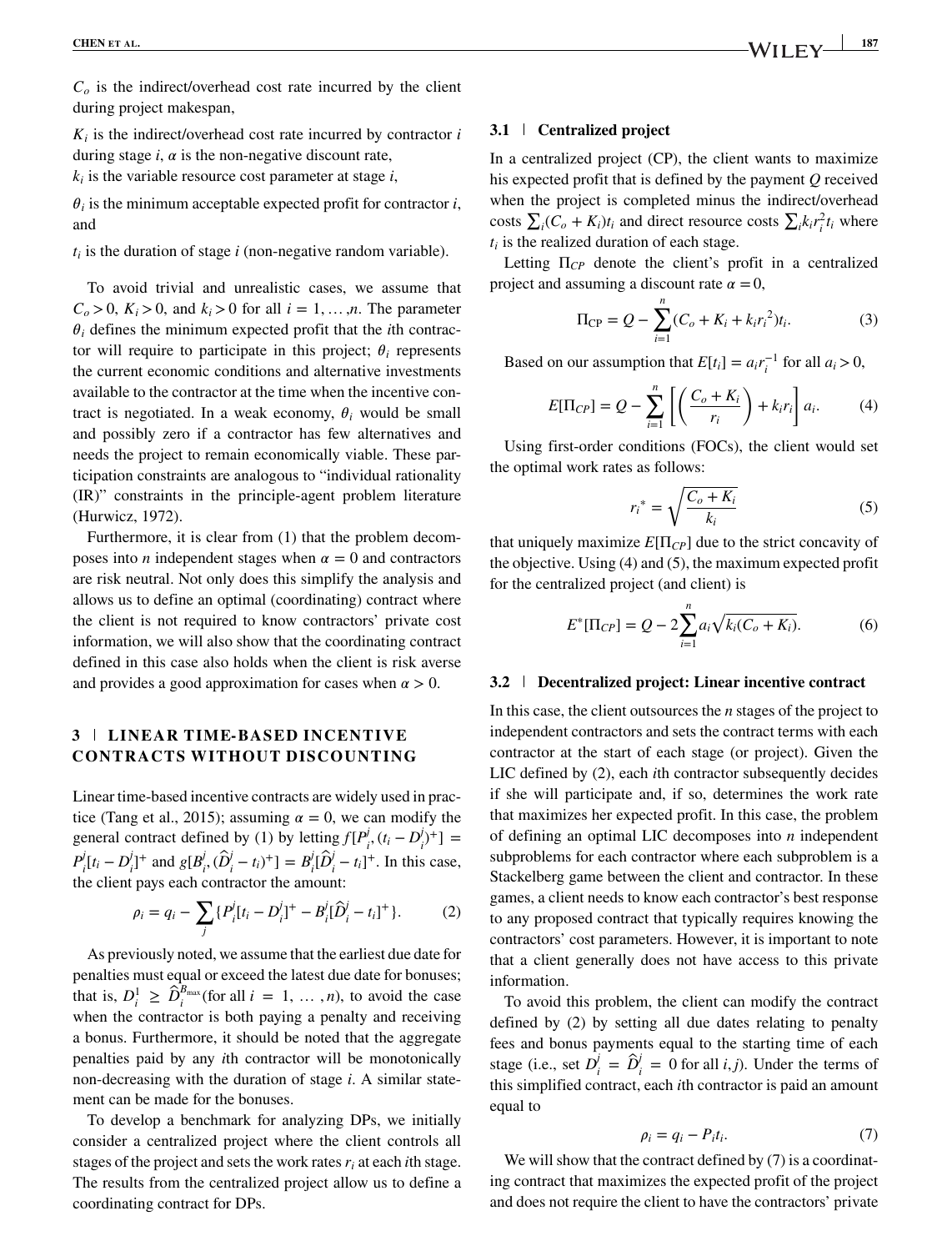information. Although there could be other coordinating contracts with the due dates not being equal to the starting time of each stage (that is, set  $D_i^j \neq 0$  for some *i*, *j*), those contracts require that the client has access to the contractors' private cost information (i.e., values of  $k_i$  and  $K_i$ ) to coordinate the project; such contracts are harder to implement while bring no additional benefit to either the client or the contractors compared to the contract defined by (7), as the latter is an optimal (coordinating) contract.

We refer to the contract defined by (7) as a LIC. In a LIC, the penalty charges begin to accrue as soon as the *i*th stage begins (i.e., mathematically we set due penalty due date equal to the starting time of that stage). These contracts have been widely used in transportation (highway) infrastructure projects where they are sometimes referred to as "lane rental" contracts (since a contractor must "rent" a lane to close it). According to the Washington State Department of Transportation (2015), "the intent is to minimize the impacts of a project on the traveling public…[by creating] a monetary incentive for the contractor to be innovative and minimize the duration of lane closures" (WSDOT 2015).

Given  $E[t_i] = a_i r_i^{-1}$ , the expected profit for the *i*<sup>th</sup> contractor is

$$
E[\pi_i] = q_i - (P_i + K_i + k_i r_i^2) \frac{a_i}{r_i}.
$$
 (8)

Given that other projects may be available to contractors, we require  $E[\pi_i] \geq \theta_i$  where  $\theta_i$  defines the minimum expected profit that the *i*th contractor will require to participate in this project. Applying FOCs, the optimal work rate for the *i*th conproject. Applying FOCs, the optimal work rate for the *i*th contractor who participates in this project would be  $r_i^* = \sqrt{\frac{P_i + K_i}{k_i}}$  $\frac{\mathbf{f} \cdot \mathbf{h}_i}{k_i};$ second-order conditions (SOCs) confirm that this solution is unique and minimizes the contractors' expected cost. This simple result leads to the following proposition.

#### **Proposition 1**

- a. *If the client offers the ith contractor a LIC defined by (7) with*  $D_i^j = \hat{D}_i^j = 0$  *for all <i>i*, *j*;  $P_i = C_o$ , and any  $q_i^* \geq 0$  that ensures con*tractor participation*, *the contract will coordinate the entire project*.
- b. *In addition*, *the split of the total profit among the client and the contractors is subject to negotiation over the fixed payment qi paid at the beginning of each stage*. *In particular*, *the contract maximizes the client's expected profit if the client sets*  $q_i^* =$  $2a_i\sqrt{k_i(C_o+K_i)} + \theta_i$ , where the expected *profit for the contractors and client*, *respectively*, *are as follows*:

$$
E^*[\pi_i] = \theta_i
$$
  

$$
E^*[\Pi_c] = Q - 2\sum_{i=1}^n a_i \sqrt{k_i(C_o + K_i)} - \sum_{i=1}^n \theta_i.
$$

$$
\overline{a}
$$

It is important to note that, after setting  $P_i^* = C_o$  (that does not require the client to have contractors' private information), specific values of *qi* only determine how the project's profits are allocated between the client and contractors; any value of *qi* will result in a coordinating contract that maximizes the project's expected profit. In practice, the final values of *qi* are determined through incremental negotiations and represent the relative bargaining power between the client and contractors. In contrast, when the client has access to the contractors' private information (e.g.,  $k_i$ ,  $K_i$ , and  $\theta_i$ ), the client would optimally set each contractor's fixed payment equal to *q*<sup>∗</sup>, which maximizes the client's expected profit while leads to the minimal expected profits of the contractors.

#### **3.3 Decentralized project: Fixed price contracts**

The contract defined by (7) becomes a fixed price contract when  $P_i = 0$ ; that is, a contractor receives a payment  $q_i$  regardless of the time needed to complete her stage. In this case, the optimal work rate for the *i*th contractor is

$$
r_i^* = \sqrt{\frac{K_i}{k_i}}
$$

and it can be seen that  $q_i^* = 2a_i$  $k_i K_i + \theta_i$ . The client's expected optimal profit, in this case, is then

$$
E[\Pi_C^{FP}] = Q - \sum_i \theta_i - \sum_i a_i \left[ \frac{(2K_i + C_o)}{\sqrt{\frac{K_i}{k_i}}} \right]
$$
(9)

 $\overline{\mathbf{u}}$ 

(the contractors' expected profits do not change). Corollary 1 implies that an incentive contract always outperforms a fixed price contract when  $C<sub>o</sub> > 0$ ; furthermore, the benefit increases with the value of  $C_0$ . Even though the fixed-price contract is a special case of the incentive contract, this result is not intuitively obvious given the nature of the Stackelberg game where the client and contractors have competing objectives.

> **Corollary 1** *The client's maximum expected profit under an incentive contract defined by Proposition 1 is greater than or equal to the client's expected profit defined by (9) using a fixed price contract*. *Furthermore*, *the expected makespan of the project using the incentive contract defined by Proposition 1 is less than the expected makespan when a fixed price contract is used*.

> *Proof* See Appendix.

## **4 INCENTIVE CONTRACTS WITH DISCOUNTED CASH FLOWS**

When discounting is considered (i.e.,  $\alpha > 0$ ), we can define a coordinating contract in a decentralized serial project when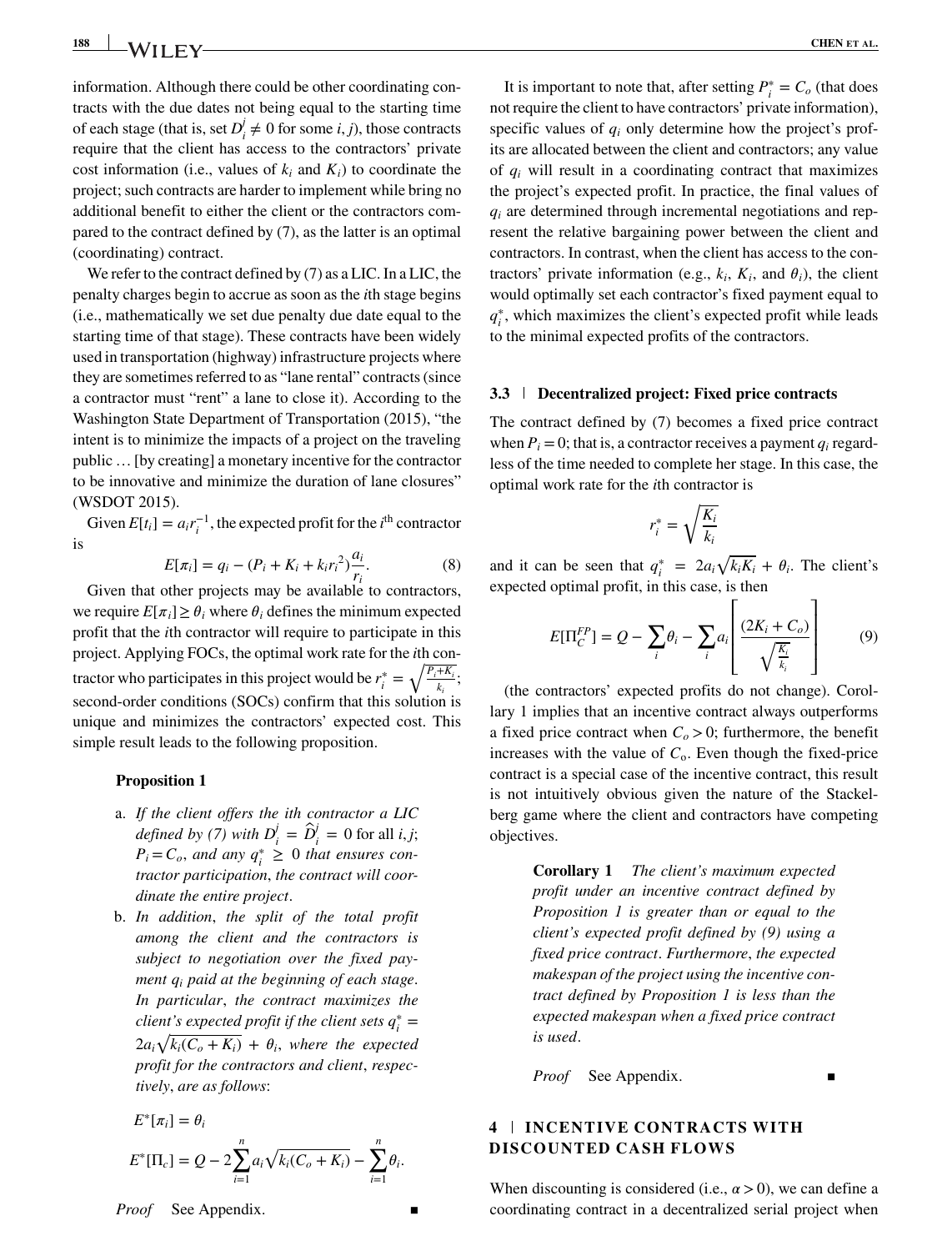the density of the duration of each stage is  $f(t) = r_i e^{-r_i t}$ (i.e., exponentially distributed durations) by setting  $D_i^j$  $\hat{D}^j_i = 0$  for all *i*, *j* and letting  $f[P^j_i, (t_i - D^j_i)^+] = e^{P_i t_i}$  in (1). While the assumption that durations are exponential is somewhat more restrictive than our previous assumption about the duration distribution, we note that exponential task durations have been used in numerous previous studies (Buss & Rosenblatt, 1997; Klastorin & Mitchell, 2007 and Tavares, 2002). Given the nature of the penalty cost function, we refer to this contract as an EXIN (*Ex*ponential *In*centive) contract. To show that the EXIN contract is a coordinating contract, we initially analyze a centralized project using the same assumptions.

#### **4.1**  $\mathbf{CP}$  when  $\alpha > 0$

The project's (and client's) collective discounted profit in this case is

$$
\Pi_{CP}(\hat{r}_1, \dots, \hat{r}_n) = Q e^{-\alpha \sum_{i=1}^n t_i} - \sum_{i=1}^n
$$
\n
$$
\times \left[ e^{-\alpha \sum_{j=1}^{i-1} t_i} \int_0^{t_i} (C_o + K_i + k_i \hat{r}_i^2) e^{-\alpha x} dx \right]
$$
\n(10)

where  $\hat{r}_i$  denotes the work rates when  $\alpha > 0$ . The expected discounted profit in a centralized project, denoted by  $E[\Pi_{CP}(\hat{r}_1, \ldots, \hat{r}_n)]$ , is defined as follows:

$$
E[\Pi_{CP}(\hat{r}_1, \dots, \hat{r}_n)] = Q \prod_{i=1}^n \frac{\hat{r}_i}{\alpha + \hat{r}_i} - \sum_{i=1}^n
$$

$$
\times \left( \frac{C_o + K_i + k_i \hat{r}_i^2}{\alpha + \hat{r}_i} \right) \prod_{j=1}^{i-1} \frac{\hat{r}_j}{\alpha + \hat{r}_j}.
$$
(11)

Following our previous analysis of a centralized project, a risk-neutral client wants to set the work rates  $(\hat{r}_1^*, \dots, \hat{r}_n^*)$  in each stage to maximize the expected profit defined by (11). The optimal work rates  $(\hat{r}_1^*, \ldots, \hat{r}_n^*)$  in this case are defined in Proposition 2.

> **Proposition 2** *When*  $\Pi_{CP}(\hat{r}_1, \ldots, \hat{r}_n)$  *is defined by (10) and t<sub>i</sub>*  $\sim$   $\exp(\hat{r}_i)$ ,  $E[\Pi_{CP}(\hat{r}_1^*, \dots, \hat{r}_n^*)]$  $\hat{r}_n^*$ )]  $\geq E[\Pi_{CP}(\hat{r}_1, \ldots, \hat{r}_n)]$  *for all*  $\hat{r}_1, \ldots, \hat{r}_n > 0$ *when*  $\hat{r}_i^* = \sqrt{\alpha^2 + \frac{\hat{Q}_i \alpha + C_o + K_i}{k_i} - \alpha}$  where  $\hat{Q}_i =$ *Q*  $\prod_{j=i+1}^{n}$  $\frac{\hat{r}^*_j}{\alpha + \hat{r}^*_j}$  − ∑*n*<sub>j=*i*+1</sub>  $[C_o+K_j+k_j(\hat{r}_j^*)^2]$  $\alpha + \hat{r}^*$ ∏*<sup>j</sup>*−<sup>1</sup> *m*=*i*+1  $\frac{\hat{r}^*_{m}}{\alpha + \hat{r}^*_{m}}$  for *i* = *n* − 1*,* …, 1 and  $\hat{Q}_n = Q$ . *Proof* See Appendix.

#### $4.2$  **DP** when  $\alpha > 0$

Assume that the client offers each *i*th contractor a payment *qi* at the beginning of the project and each contractor reacts by

setting an appropriate work rate  $\hat{r}_i$ . When the client uses an EXIN contract, a contractor's discounted profit is now defined as

$$
\pi_i(\widehat{r}_i) = \left[ (q_i - e^{P_i t_i}) e^{-\alpha t_i} - \int\limits_0^{t_i} (K_i + k_i \widehat{r}_i^2) e^{-\alpha x} dx \right] e^{-\alpha \sum_{j=1}^{i-1} t_j}.
$$
\n(12)

Since  $f(t) = \hat{r}_i e^{-\hat{r}_i t}$ , the expected profit for contractor *i* who is willing to participate in the project is equal to

$$
E[\pi_i(\widehat{r}_i)] = \left[\frac{q_i\widehat{r}_i - K_i - k_i\widehat{r}_i^2}{\alpha + \widehat{r}_i} - \frac{\widehat{r}_i}{\alpha - P_i + \widehat{r}_i}\right] \prod_{j=1}^{i-1} \frac{\widehat{r}_j}{\alpha + \widehat{r}_j}.
$$
\n(13)

A risk-neutral contractor's objective is to maximize her expected discounted profit defined by (13). The unique work rate that maximizes her expected profit is defined by Proposition 3.

> **Proposition 3** Given  $q_i > 0$ ,  $P_i \ge 0$ , then work rates  $\hat{r}_i^*$  uniquely maximize  $E[\pi_i(\hat{r}_i)]$  as defined by (13), where  $\hat{r}_i^*$  are the unique solutions to

$$
\hat{r}_i^* = \sqrt{\frac{[k_i(\hat{r}_i^*)^2 + 2k_i\hat{r}_i^*\alpha - (q_i\alpha + K_i)](\alpha - P_i + \hat{r}_i^*)^2}{(P_i - \alpha)}} - \alpha > 0.
$$
\n(14) *Proof* See Appendix.

Proposition 3 provides an implicit expression for each contractor *i*'s optimal work rate  $\hat{r}_i^*$  for any values of  $q_i > 0$  and  $P_i \geq 0$ . Moreover, we show in the proof that this work rate always exists ( $\hat{r}_i^*(q_i, P_i) > 0$ ) and is unique. Using the results of Proposition 3, the expected discounted contractor profit can be simplified as follows:

$$
E[\pi_i(\widehat{r}_i^*)] = \left[\frac{k_i(\widehat{r}_i^*)^2 - K_i}{\alpha} - \frac{P_i(\widehat{r}_i^*)^2}{\alpha(\alpha - P_i + \widehat{r}_i^*)^2}\right] \prod_{j=1}^{i-1} \frac{\widehat{r}_j^*}{\alpha + \widehat{r}_j^*}.
$$
\n(15)

Our results assume that contractors are willing to participate in the project. As we noted in section 2, this may not be the case when contractors have better alternative investment opportunities. As a result, we imposed participation constraints for a risk-neutral contractor as a lower bound on the expected profit that we denoted by the opportunity cost  $\theta_i$ ; that is, a risk-neutral contractor would only participate in the project if  $E[\pi_i(\hat{r}_i^*)] \geq \theta_i$  where  $E[\pi_i(\hat{r}_i^*)]$  is defined by (15) and the  $\hat{r}_i^*$  values are defined in Proposition 3. This assumption is reasonable given that contractors often disclose their opportunity costs during negotiations. However, private contractor cost information, such as their overhead cost rates, are typically not disclosed during negotiations. Our model does not require the client to know this private contractor information.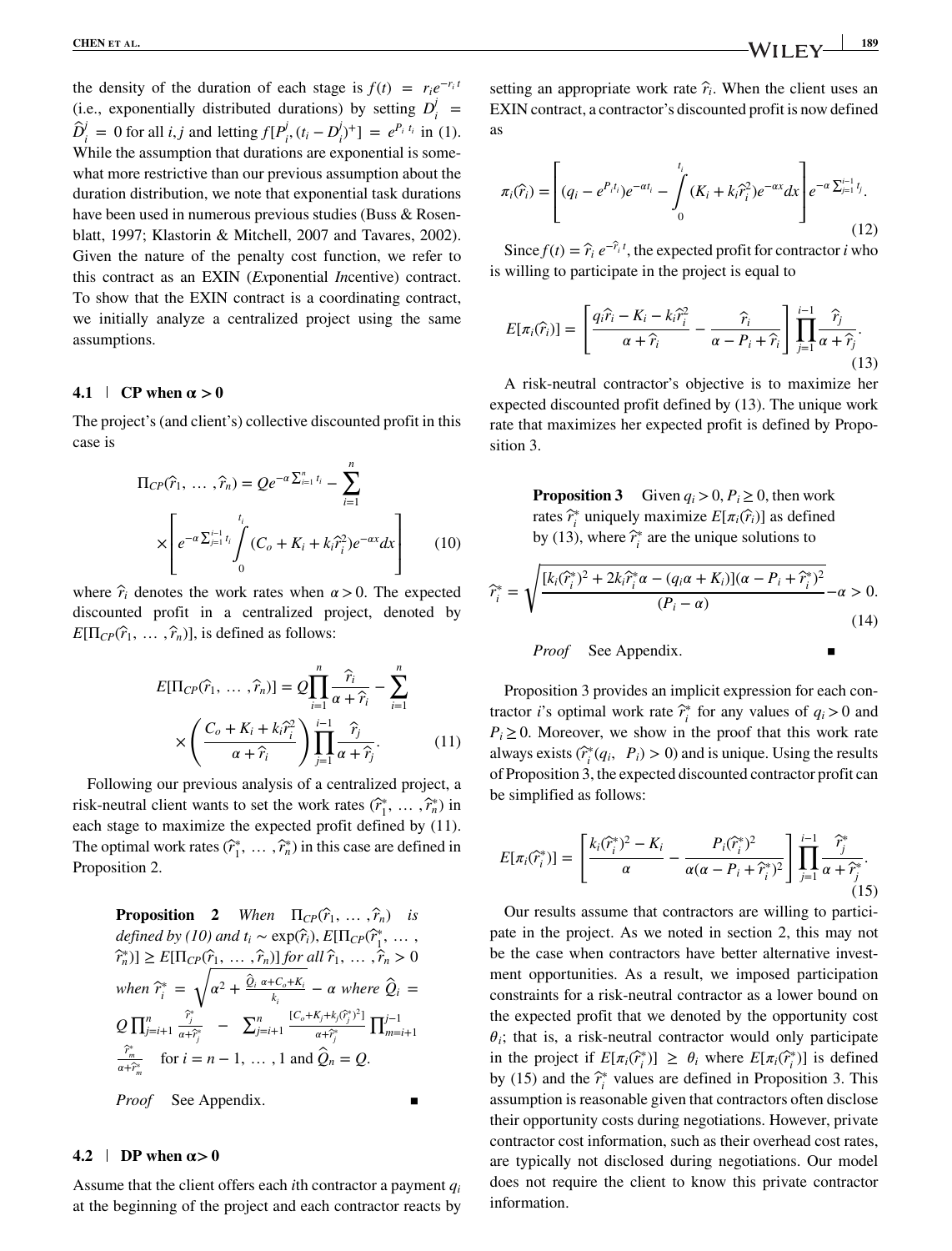#### **4.3 Client response to an EXIN contract**

Using an EXIN contract, a client's discounted profit is defined as



A risk-neutral client who wants to maximize his expected profit would find the optimal values  $q_i^*$  and  $P_i^*$  by solving Problem *P1*:

$$
\max_{q_i, P_i} E[\Pi_C] = Q \prod_{i=1}^n \frac{\hat{r}_i^*}{\alpha + \hat{r}_i^*}
$$
\n
$$
- \sum_{i=1}^n \left[ \left( \frac{q_i \hat{r}_i^*}{\alpha + \hat{r}_i^*} - \frac{\hat{r}_i^*}{\alpha - P_i + \hat{r}_i^*} \right) \prod_{j=1}^{i-1} \frac{\hat{r}_j^*}{\alpha + \hat{r}_j^*} \right]
$$
\n
$$
- \sum_{i=1}^n \left[ \frac{C_o}{\alpha + \hat{r}_i^*} \prod_{j=1}^{i-1} \frac{\hat{r}_j^*}{\alpha + \hat{r}_j^*} \right] (P1)
$$
\n
$$
s.t. \left[ \frac{k_i (\hat{r}_i^*)^2 - K_i}{\alpha} - \frac{P_i (\hat{r}_i^*)^2}{\alpha (\alpha - P_i + \hat{r}_i^*)^2} \right] \prod_{j=1}^{i-1} \frac{\hat{r}_j^*}{\alpha + \hat{r}_j^*}
$$
\n
$$
\geq \theta_i \text{ for all } i = 1, ..., n, \qquad q_i > 0
$$
\n
$$
P_i \geq 0
$$

where  $\hat{r}_i^*$  are defined by (14) and Proposition 3. Recognizing that the client's expected profit defined in problem *P1* is similar to the client's expected profit in the centralized case defined by (11), we can develop an efficient procedure to solve problem *P1*. This procedure, that we denote as the X-procedure, calculates the optimal work rate at each stage and then finds the optimal penalty  $P_i^*$  and initial payment  $q_i^*$  for each contractor who is paid an amount  $q_i^* - e^{P_i^* t_i}$  based on their realized stage makespan *ti*. This procedure is described below; the proof that the X-procedure finds the optimal solution is given in the Appendix.

## **4.4 X-Procedure** √

1. Set  $\hat{r}_i^{**} = \sqrt{\alpha^2 + \frac{\hat{Q}_i \alpha + C_o + K_i}{k_i}} - \alpha$  where  $\hat{Q}_i = Q \prod_{j=i+1}^n$  $\frac{r_j^*}{a+r_j^*}$  –  $\sum_{j=i+1}^n$  $[C_o+K_j+k_j(r_j^*)^2]$  $a+r_j^*$ ∏*<sup>j</sup>*−<sup>1</sup> *m*=*i*+1  $\frac{r_m^*}{\alpha + r_m^*}$  for  $i = n - 1, \ldots, 1$ and  $\hat{Q}_n = Q$ . 2. Set  $P_i^* = \frac{\xi_i \alpha (\alpha + \hat{r}_i^{**})}{\xi_i \alpha + (\hat{r}_i^{**})^2}$  $\zeta_i \alpha(\alpha + \hat{r}^{**}_i)$ , where  $\zeta_i = \frac{k_i(\hat{r}^{**}_i)^2 - K_i}{\alpha} - \frac{\theta_i}{\prod_{j=1}^{i-1} \zeta_j}$ *̂r*∗∗ *j* +*̂r*∗∗ *j* for  $i =$ *n,* … *,* 1*.* 3. Set  $q_i^* = \frac{k_i(\hat{r}_i^{**})^2 - K_i + 2k_i\hat{r}_i^{**}\alpha}{\alpha} - \frac{(P_i^* - \alpha)(\alpha + \hat{r}_i^{**})^2}{\alpha(\alpha - P_i^* + \hat{r}_i^{**})^2}$  $\int_{\alpha(\alpha-P_i^*+\hat{P}_i^{**})^2}^{P_i-\alpha(\alpha+P_i)}$  for  $i=n, ..., 1$ .

Proposition 4 shows that the EXIN contract coordinates a DP. This proposition indicates that an EXIN contract is optimal for a risk-neutral client since the client's expected payout is equal to the optimal centralized project profit minus the sum of the opportunity costs  $\theta_i$  paid to the contractors.

> **Proposition 4** *An EXIN contract*, *where the client pays each contractor an amount equal to*  $q_i^* - e^{P_i^* t_i}$  *when*  $q_i^*$  *and*  $P_i^*$  *are calculated by the X-Procedure*, *coordinates a decentralized serial stochastic project when stage durations ti*∼exp(*ri*). *The client obtains an expected profit*  $e_i \sim \exp(i_i)$ . The chem obtains an expected profition  $e_i$  and each  $e_i$  and each  $e_i$  and each  $e_i$ *ith contractor obtains an expected profit equal to their opportunity cost*  $\theta_i$ .

#### *Proof* See Appendix.

Note that our results generalize the findings of Dawande et al. (2019), for a serial project. In particular, our model includes non-zero indirect cost rates for both the client and contractors, direct resource cost factors (*ki*) that are stage-dependent and positive opportunity costs. If we adopt the more restriction assumptions made by Dawande et al., our centralized work rates are identical to those given by Dawande et al.,  $2019<sup>3</sup>$  $2019<sup>3</sup>$  $2019<sup>3</sup>$  To show this equivalence, we note that the work rate at stage *i* is given as follows (by Proposition 2):

$$
r_i = \sqrt{\alpha^2 + \frac{Q_i \alpha + C_o + K_i}{k_i}} - \alpha
$$

where

$$
Q_i = Q \prod_{j=i+1}^n \frac{r_j}{\alpha + r_j} - \sum_{j=i+1}^n \frac{C_o + K_j + k_j(r_j)^2}{\alpha + r_j} \prod_{m=i+1}^{j-1} \frac{r_m}{\alpha + r_m},
$$
  
 $i = n - 1, ..., 1$  and  $Q_n = Q$ .

Following Dawande et al., we set  $C_0 = K_i = 0$ , and define  $r_i$  as  $\lambda_i$ ,  $Q_i$  as  $V_{i+1}$ , and  $k_i$  as  $\kappa$ . In this case, our optimal work rate simplifies to

$$
\lambda_i = \sqrt{\alpha^2 + \frac{V_{i+1}\alpha}{\kappa}} - \alpha,
$$

that agrees with Proposition 6 in Dawande et al. However, relabeling  $Q_i$  as  $V_{i+1}$  must be proved, since the definition of *V<sub>i</sub>* is different in Dawande et al.:  $V_i = V_{i+1} - 2\kappa \lambda_i$ . The proof of equivalence is given in Proposition 5.

> **Proposition 5** If  $C<sub>o</sub> = K<sub>i</sub> = 0$  and  $k<sub>i</sub> = \kappa$ , then  $Q_i = V_{i+1}$  and  $r_i = \lambda_i$  for  $i = 1, ..., n$ .

*Proof* See Appendix. ▪

<span id="page-7-0"></span>3Note that hat's and \*'s are omitted for convenience.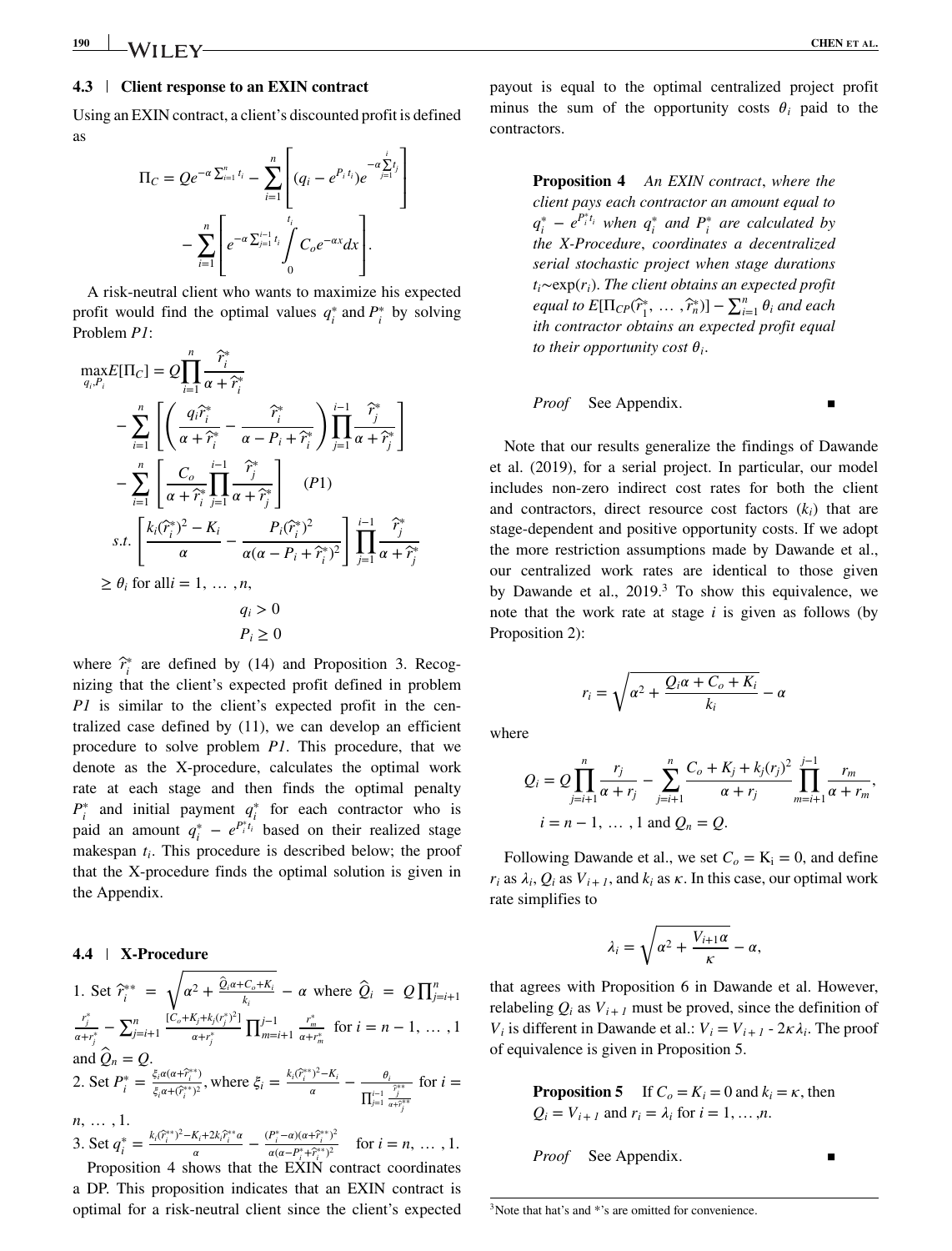## **5 USING A LIC TO IMPLEMENT AN EXIN CONTRACT**

It is likely that an EXIN contract will be difficult to implement in practice given the nonlinear form of the contract and the fact that implementing the contract requires the client to have contractors' private information (e.g., values of  $k_i$  and  $K_i$ ). The LIC proposed in section 3 avoids these difficulties; we note that the LIC can be derived from the definition of the EXIN contract using the linear term in a Taylor's series approximation. However, the question remains if the LIC is a good approximation for an EXIN contract.

When  $\alpha > 0$ , the client's discounted profit in a decentralized serial project using a LIC is equal to

$$
\Pi_{\rm DP}(q_i, P_i) = Qe^{-\alpha T} - \sum_{i=1}^{n} e^{-\alpha \sum_{j=1}^{i-1} t_j} \times \left[ (q_i - P_i t_i)e^{-\alpha t_i} + C_o \int_0^{t_i} e^{-\alpha t} dt \right].
$$
\n(16)

In this case, we were unable to find closed-form solutions; as a result, we used extensive numerical analysis to test the impact of implementing a LIC when there is a positive discount rate. To find solutions, we used a numerical procedure that solved for a contractor's optimal work rate as a function of  $q$ ,  $P$ , and  $\alpha$ . This procedure formed the basis of a search algorithm that found the values of  $q_i^*(\alpha)$  and  $P_i^*(\alpha)$  that maximized the client's expected profit for a given discount rate  $\alpha$ .

Our results were consistent over a variety of cost parameters and discount rates. To illustrate our findings, consider the results for a risk-neutral client and risk-neutral contractors in a two-stage project with parameters  $Q = 350$ ,  $C<sub>o</sub> = 20$ ,  $k_1 = k_2 = 20$ ,  $K_1 = K_2 = 5$ . When  $\alpha = 0$ , the client would set  $q_i^*(0) = $44.72$ ,  $P^*(0) = C_o = $20$ , and earn an expected profit of \$215.84. As the discount rate  $\alpha$  increases, the client's optimal expected profit decreases as indicated in Figure 1 (in general, the values of  $q^*(\alpha)$  and  $P^*(\alpha)$  increase as  $\alpha > 0$ ). If a client continues to use  $q^*(0)$  and  $P^*(0)$  when  $\alpha > 0$ , the error introduced (in terms of the client's expected profit) increases with increasing values of  $\alpha$  to a maximum of 14.37% (when  $\alpha = 0.15$ ).

Our results also indicate that for small values of  $\alpha$  (e.g.,  $\alpha \leq 0.05$ ), a client who uses the closed-form results derived when  $\alpha = 0$  will earn a nearly optimal expected profit without requiring extensive numerical analysis. This relationship is indicated in Figure 1.

The results in Figure 1 also indicate a significant advantage to the client of an incentive contract over a fixed price contract (when  $p = 0$ ). When there is no discounting, the client's expected profit is approximately 27% lower when using a fixed price contract; this loss in expected profit increases to



**FIGURE 1** Client's discounted expected profit using incentive and fixed-price contracts [Colour figure can be viewed at [wileyonlinelibrary.com\]](http://wileyonlinelibrary.com)

67% when  $\alpha = 0.15$ . Clearly, it is in the client's best interest to use an incentive contract, especially as the discount rate increases.

## **6 RISK AVERSE CLIENT OR CONTRACTORS**

The results in this article assumed that the client and contractors are risk neutral. When stage durations are exponential, however, we can show that our results apply when the client or contractors are risk averse. For example, in the case of a centralized project when  $\alpha = 0$ , we showed in section 3.1 that a client's expected profit is maxiin section 3.1 that a client's expected profit is<br>mized when he sets work rates  $r_i^* = \sqrt{\frac{C_o + K_i}{k_i}}$  $\frac{1}{k_i}$ . This result also maximizes the utility of a risk-averse client for any strictly concave utility function as indicated in Corollary 2.

> **Corollary 2** *When the client's profit*  $\Pi_{CP}(r_1, r_2)$ ...,  $r_n$ ) *is defined by (3) and*  $f(t) = r_i e^{-r_i t}$ *,*  $E[u(\Pi_{CP}(r_1^*, \ldots, r_n^*))] \ge E[u(\Pi_{CP}(r_1, \ldots, r_n))]$ for all  $r_1, \ldots, r_n > 0$  and any monotone increasing and strictly concave utility function *u* if  $r_i^* = \sqrt{\frac{C_o + K_i}{r}}$  for all  $i = 1, \ldots, n$  $\frac{\partial f_i}{\partial x_i}$  for all  $i = 1, \ldots, n$ .

> *Proof* See Appendix. ■

When  $\alpha > 0$ , extensive numerical tests indicate that these results do not hold in general as the optimal solution depends on the specific form of the utility function.

For a DP, we showed in section 3.2 that when contractors For a DP, we showed in section 3.2 that when conset their optimal work rates equal to  $r_i^* = \sqrt{\frac{P_i + K_i}{k_i}}$  $\frac{+\kappa_i}{k_i}$ , a LIC defines a coordinating contract for risk-neutral contractors. In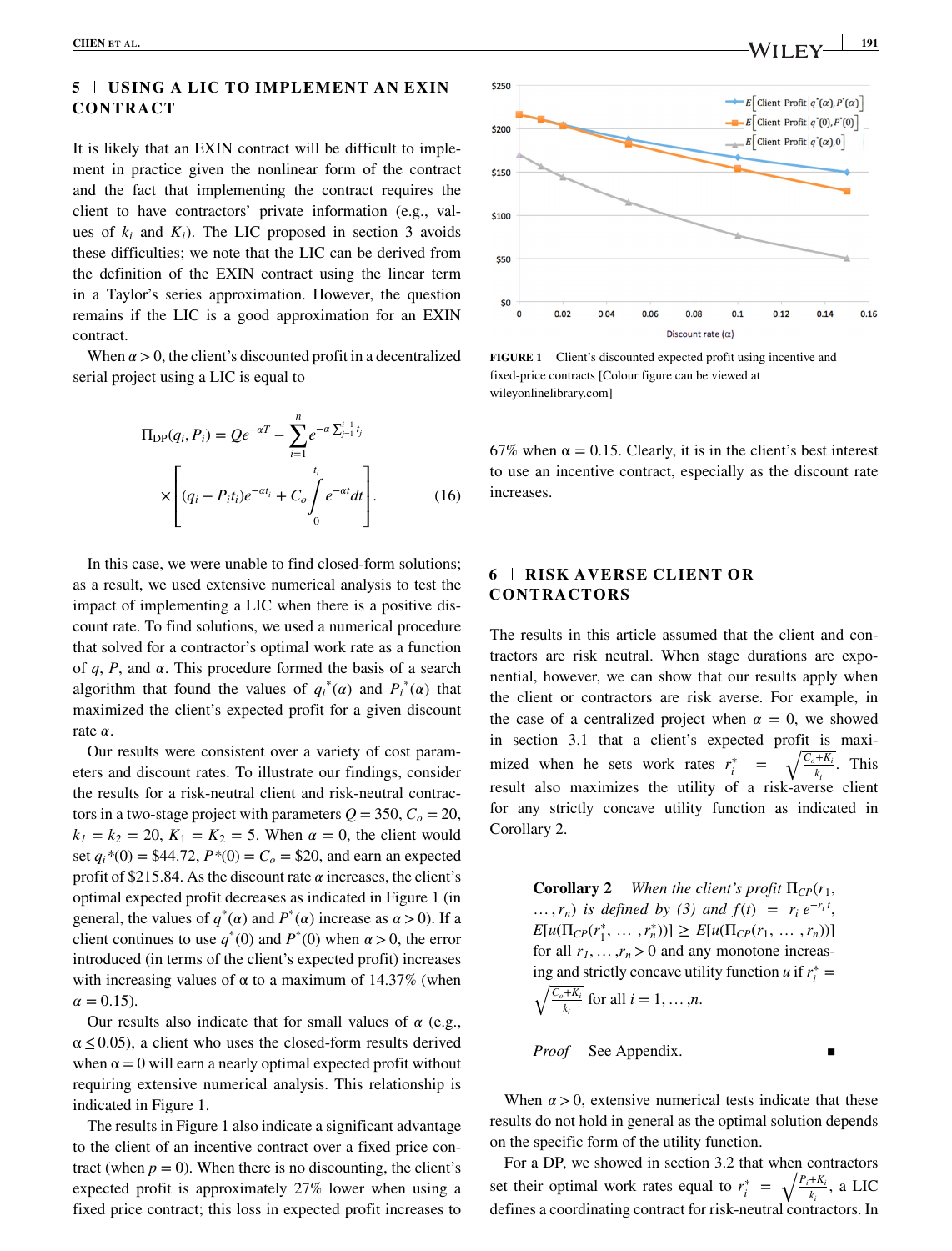**192 CHEN ET AL. CHEN ET AL.** 

Corollary 3, we show that this result also holds if the contractors are risk averse as defined by any strictly concave utility function.

> **Corollary 3** *When the contractors' realized profits are defined by*  $\pi_i(r_i) = q_i - (K_i + P_i)$  $+k_i r_i^2$ )*t<sub>i</sub>*, *then*  $E\{u[\pi_i(r_i^*)]\} \ge E\{u[\pi_i(r_i)]\}$  for all *ri >*0 *and any monotone increasing and strictly concave utility function u*, *when the contractors' concave unury junction u, when the con*<br>*work rates are defined by r* $^*_{i} = \sqrt{\frac{C_o + K_i}{k_i}}$  $\frac{+\kappa_i}{k_i}$ .

*Proof* See Appendix. ■

**7 CONCLUSIONS AND EXTENSIONS**

In this article, we analyzed a DP consisting of a series of stochastic stages where a client organization funds, directs, and manages the project but outsources the work at each stage to an independent contractor who maximizes her expected profit. These types of projects occur frequently and represent many strategic projects, including IT and new product development projects.

Given that the client and contractors have conflicting goals, the type of contract used by the client is critically important. In this article, we focused on general incentive contracts and showed that a LIC with the due dates set to zero will coordinate a DP when discounting can be ignored and a nonlinear incentive contract (the EXIN contract) with due dates set to zero will coordinate a DP when discount rates are positive. In addition to incentive contracts, our analysis included fixed-price contracts that are special cases of the incentive contracts when the penalty cost rates are set to zero.

To evaluate these contracts, we analyzed the project performance for a centralized project and showed how a client would set his optimal work rate to maximize the expected profit or expected utility in this case. We used the results for a centralized project as a benchmark for analyzing DPs.

When using the EXIN contract, we developed an efficient procedure to find the optimal values of  $q_i$  and  $P_i$  that coordinate the project (i.e., maximize the overall profit of the project). Recognizing that an EXIN contract may be difficult to implement in practice, we proposed using a LIC when  $\alpha > 0$ as a LIC has two advantages over an EXIN contract. The first advantage is that LIC is easy to implement (set  $P_i^* = C_o$ ) and has a simple linear penalty function. The second advantage is that a LIC does not require the client to have contractors' private knowledge. Our numerical analysis indicated that a LIC is a reasonably good approximation of an EXIN contract, especially for small discount rates.

We are continuing to analyze various types of contracts in DPs, including "cost plus" contracts when a client pays a contractor her audited direct costs in addition to a fixed

fee (or percentage of the costs) for overhead/indirect costs. Cost-plus contracts are widely used in practice and provide a means to allocate risks from contractors to the client. A better understanding of these—and related—contracts could have a significant impact on the ultimate cost and success of many complex and costly projects.

#### **ORCID**

*Shi Chen* <https://orcid.org/0000-0001-8413-0870>

#### **REFERENCES**

- Bayiz, M., & Corbett, C. J. (2005). *Coordination and incentive contracts in Project Management under asymmetric information*. In Incentive contracts in project management under asymmetric information [Working paper]. Los Angeles, CA: University of California, Los Angeles.
- Bubshait, A. A. (2003). Incentive/disincentive contracts and its effects on industrial projects. *International Journal of Project Management*, *21*, 63–70.
- Buss, A., & Rosenblatt, M. J. (1997). Activity delay in stochastic project networks. *Operations Research*, *45*(1), 126–139.
- Cachon, G. (2003). Supply chain coordination with contracts. *Handbooks in Operations Research and Management Science*, *11*, 227–339.
- Chen, S., & Lee, H. (2017). Incentive alignment and coordination of project supply chains. *Management Science*, *63*(4), 1011–1025.
- Chen, T., Klastorin, T., & Wagner, M. (2015). Incentive contracts in serial stochastic projects. *Manufacturing & Service Operations Management*, *17*(3), 290–301.
- Dawande, M., Janakiraman, G., & Qi, A. (2019). Optimal incentive contracts in Project Management. *Production and Operations Management*, *28*(6), 1431–1445.
- DiMasi, J. A., Grabowski, H. G., & Hansen, R. W. (2016). Innovation in the pharmaceutical industry: new estimates of R&D costs. *Journal of Health Economics*, *47*, 20–33.
- Gutierrez, G., & Paul, A. (2000). Analysis of the effects of uncertainty, risk-pooling, and subcontracting mechanisms on project performance. *Operations Research*, *48*(6), 927–938.
- Hurwicz, L. (1972). *On informationally decentralized systems*. In R. Radner & C. B. McGuire (Eds.), Decision and organization: A volume in honor of Jacob Marschak (pp. 297–336). North-Holland: Amsterdam.
- Kamien, M. I., & Schwartz, N. L. (1972). Timing of innovations under rivalry. *Econometrica*, *40*(1), 43–60.
- Klastorin, T., & Mitchell, G. (2007). An effective methodology for the stochastic project compression problem. *IIE Transactions*, *39*(19), 957–969.
- Klastorin, T. (2011). Project Management: Tools and Trade-offs. Boston, MA: Pearson Learning Systems.
- Kwon, H. D., Lippman, S. A., McCardle, K., & Tang, C. (2010). Project management contracts with delayed payments. *Manufacturing and Service Operations Management*, *12*(4), 692–707.
- Kwon, H. D., Lippman, S. A., & Tang, C. S. (2010). Optimal time-based and cost-based coordinated project contracts with unobservable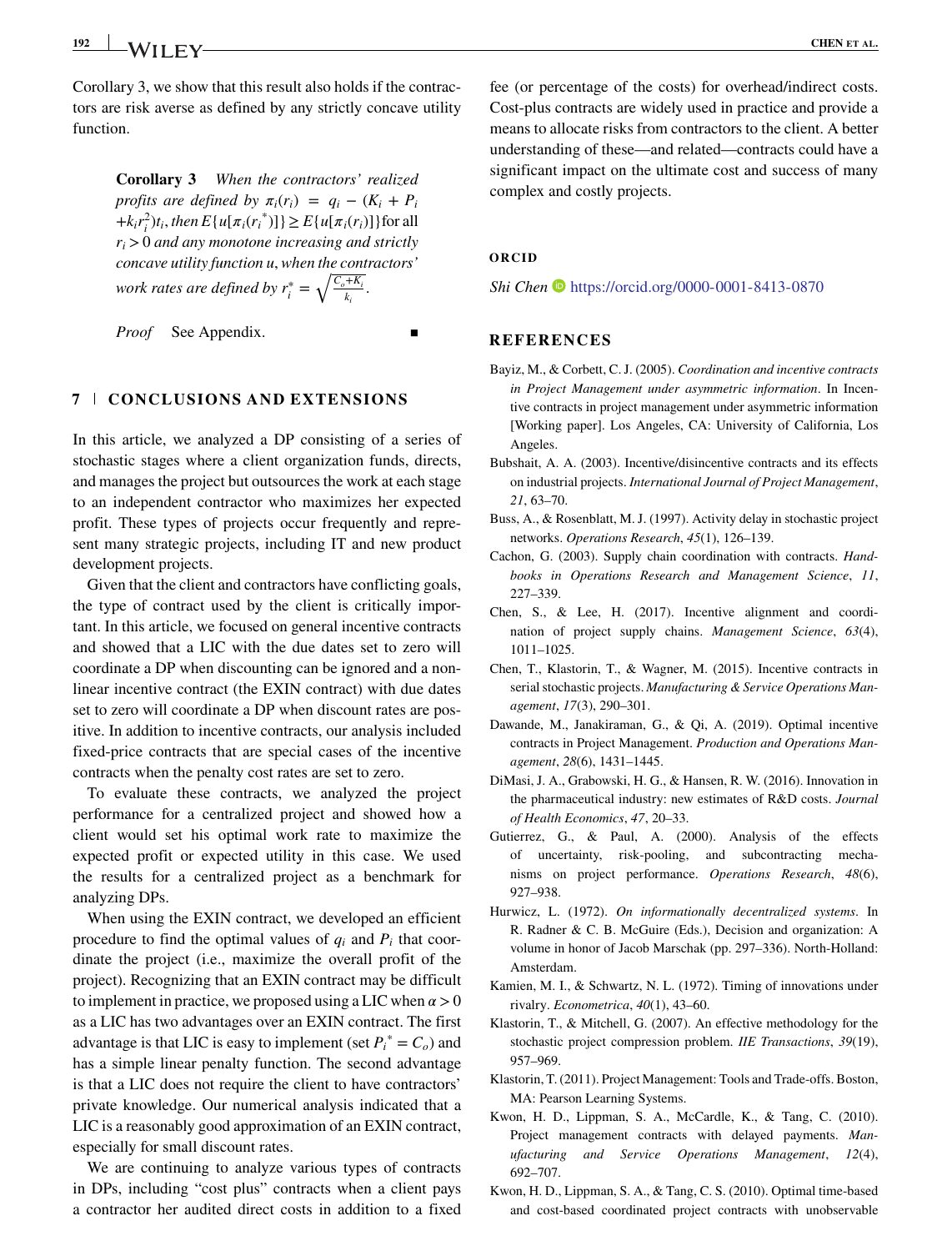work rates. *International Journal of Production Economics*, *126*(2), 247–254.

- Kwon, H. D., Lippman, S. A., & Tang, C. S. (2011). Sourcing decisions of project tasks with exponential completion times: Impact on operating profits. *International Journal of Production Economics*, *134*(1), 138–150.
- Meng, X., & Gallagher, B. (2012). The impact of incentive mechanisms on project performance. *International Journal of Project Management*, *30*, 352–362.
- Paul, A., & Gutierrez, G. (2005). Simple probability models for project contracting. *European Journal of Operational Research*, *165*(2), 329–338.
- Santiago, L. P., & Vakili, P. (2005). On the value of flexibility in R&D projects. *Management Science*, *51*(8), 1206–1218.
- Taneri, N., & De Meyer, A. (2017). Contract theory: Impact on biopharmaceutical Alliance structure and performance. *Manufacturing and Service Operations Management*, *19*(2), 453–471.
- Tang, C., Zhang, K., & Zhou, S. (2015). Incentive contracts for managing a project with uncertain completion times. *Production and Operations Management*, *24*(12), 1945–1954.
- Tavares, L. V. (2002). A review of the contribution of operational research to project management. *European Journal of Operational Research*, *136*(1), 1–18.
- Washington State Department of Transportation. (2015). *Lane Rental*. Retrieved from [http://www.wsdot.wa.gov/Projects/delivery/](http://www.wsdot.wa.gov/Projects/delivery/alternative/LaneRental.htm) [alternative/LaneRental.htm.](http://www.wsdot.wa.gov/Projects/delivery/alternative/LaneRental.htm)
- Weitzman, M. (1980). Efficient incentive contracts. *The Quarterly Journal of Economics*, *94*(4), 719–730.
- Wong, C. H., Siah, K. W., & Lo, A. W. (2019). Estimation of clinical trial success rates and related parameters. *Biostatistics*, *20*(2), 273–286.

**How to cite this article:** Chen S, Klastorin T, Wagner MR. Designing practical coordinating contracts in decentralized projects. *Naval Research Logistics* 2021;68:183–198. https://doi.org/10.1002/ nav.21946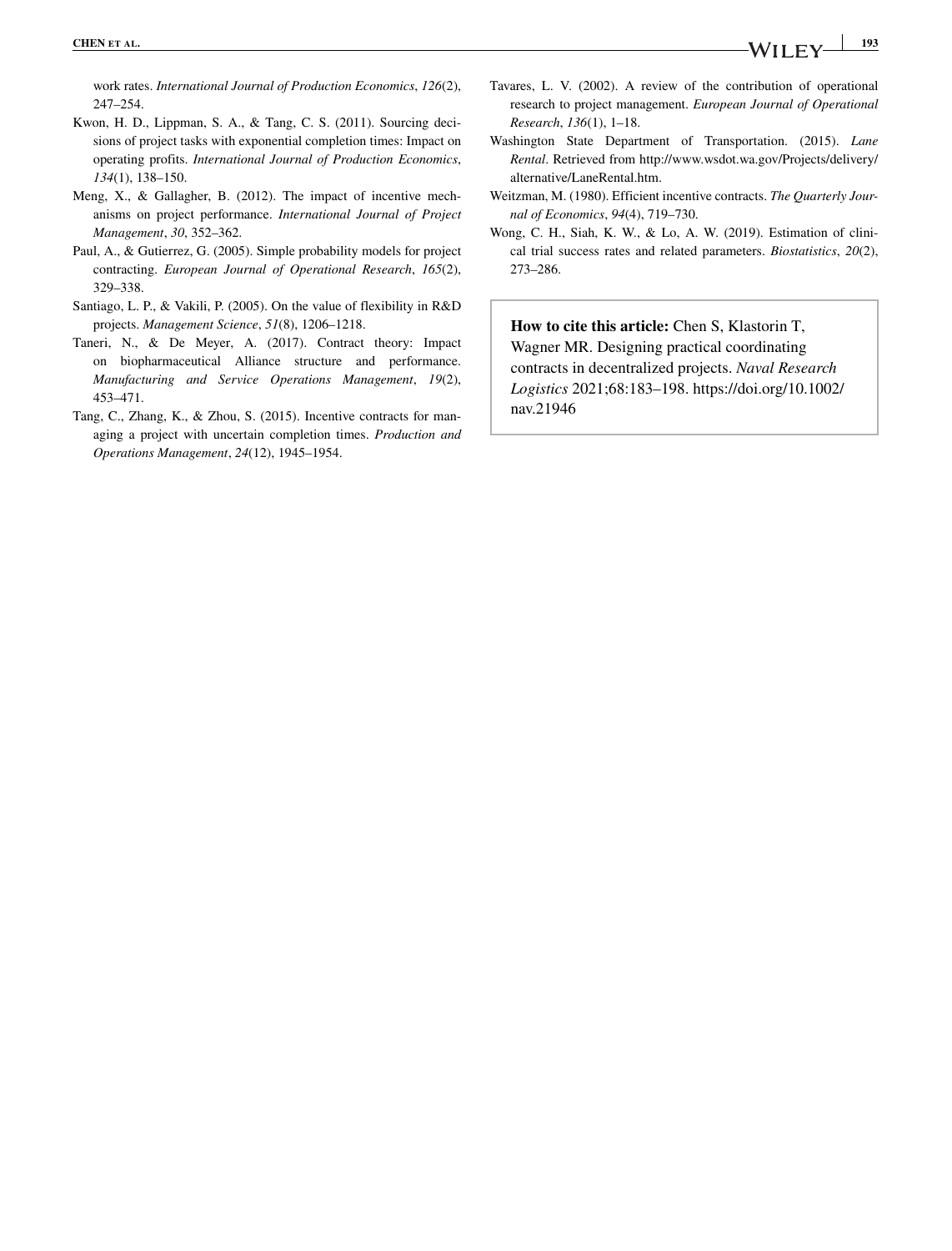#### **APPENDIX**

**Proof of Proposition 1** If the client offers the *i*th contractor, a linear incentive contract defined by (7) with all the due dates set to zero, the expected profit of the *i*th contractor has been given by (8). Applying the FOC of (8), the due dates set to zero, the expected profit of the *i*th contractor has been given by (8). Applying the FOC of (8), the contractor's optimal choice of the work rate will be  $r_i^* = \sqrt{(P_i + K_i)/k_i}$ . In contrast, in the cent the client would set the optimal work rates at  $r_i^* = \sqrt{(C_o + K_i)/k_i}$ . It is clear that if the client in the decentralized the optimal work rates at  $r_i^* = \sqrt{(C_o + K_i)/k_i}$ . It is clear that if the client in the decentralized project sets  $P_i = C_o$ , then the contractor will choose the same optimal work rate as what the client would do in the centralized project. Therefore, with all due dates being zero and  $P_i = C_o$ , the contract will coordinate the entire project, provided that the contract ensures participation of the contractor. Note that the client can use this contract to coordinate the decentralized project without knowing the contractors' private information (e.g.,  $k_i$  and  $K_i$ ).

While part (a) of this proposition has established the coordinating contract, which maximizes the total expected profit of the entire project, the division of the total expected profit between the client and the contractors depends on the values of  $q_i$ . As we noted, the values of  $q_i$  can be determined by the relative negotiation powers of those parties; a higher *qi* implies a higher negotiation power of the *i*th contractor.

In particular, if ideally the client knows the contractor's private information on  $\theta_i$  or the client has the absolute negotiation power, then at  $q_i^* = 2a_i\sqrt{k_i(C_o + K_i)} + \theta_i$ , the expected profit of the *i*th contractor will be  $\theta_i$ . To see this result, note that under the coordinating contract,

$$
E^* [\pi_i] = q_i^* - \frac{\left(P_i + K_i + k_i r_i^{*^2}\right) a_i}{r_i^*} = q_i^* - \frac{\left(C_o + K_i + k_i r_i^{*^2}\right) a_i}{r_i^*} = \left(2a_i\sqrt{k_i\left(C_o + K_i\right)} + \theta_i\right) - \frac{2\left(C_o + K_i\right) a_i}{\sqrt{\frac{C_o + K_i}{k_i}}} = \theta_i.
$$

Therefore, the coordinating contract leads to the maximum expected profit for the entire decentralized project, and at  $q_i^* = 2a_i\sqrt{k_i(C_o + K_i)} + \theta_i$ , each contractor receives only the minimum acceptable expected profit,  $\theta_i$ . As a result, the client's expected profit is maximized. Specifically, the client's maximum expected profit must be equal to the maximum expected profit of the entire project less the sum of the contractors' minimum acceptable expected profits. That is,

$$
E^* [\Pi_c] = E^* [\Pi_{CP}] - \sum_{i=1}^n \theta_i = Q - 2 \sum_{i=1}^n a_i \sqrt{k_i (C_o + K_i)} - \sum_{i=1}^n \theta_i.
$$
 Q.E.D.

**Proof of Corollary 1** The expected client profit using the incentive contract  $\rho_i = q_i - P_i t_i$  was shown by Proposition 1 to be equal to

$$
E^* [\Pi_c] = Q - 2 \sum_{i=1}^n a_i \sqrt{k_i (C_o + K_i)} - \sum_{i=1}^n \theta_i
$$

For  $k_i > 0$ , we want to show that

$$
E^* \left[ \Pi_c \right] - E \left[ \Pi_c^{FP} \right] \ge 0
$$
  

$$
Q - 2 \sum_{i=1}^n a_i \sqrt{k_i \left( C_o + K_i \right)} - \sum_{i=1}^n \theta_i \ge Q - \sum_i \theta_i - \sum_i a_i \left[ \frac{(2K_i + C_o)}{\sqrt{\frac{K_i}{k_i}}} \right]
$$

That is, we want to show that

$$
2\sum_{i=1}^{n} a_i \sqrt{k_i (C_o + K_i)} \le \sum_i a_i \left[ \frac{(2K_i + C_o)}{\sqrt{\frac{K_i}{k_i}}} \right]
$$

which is true for any  $C<sub>o</sub> \ge 0$ .

The expected make span for a project using a fixed price contract is  $\overline{a}$ 

$$
E^{\rm FP}\left[\sum_{i=1}^n t_i\right] = \sum_{i=1}^n \frac{a_i}{\sqrt{\frac{K_i}{k_i}}}
$$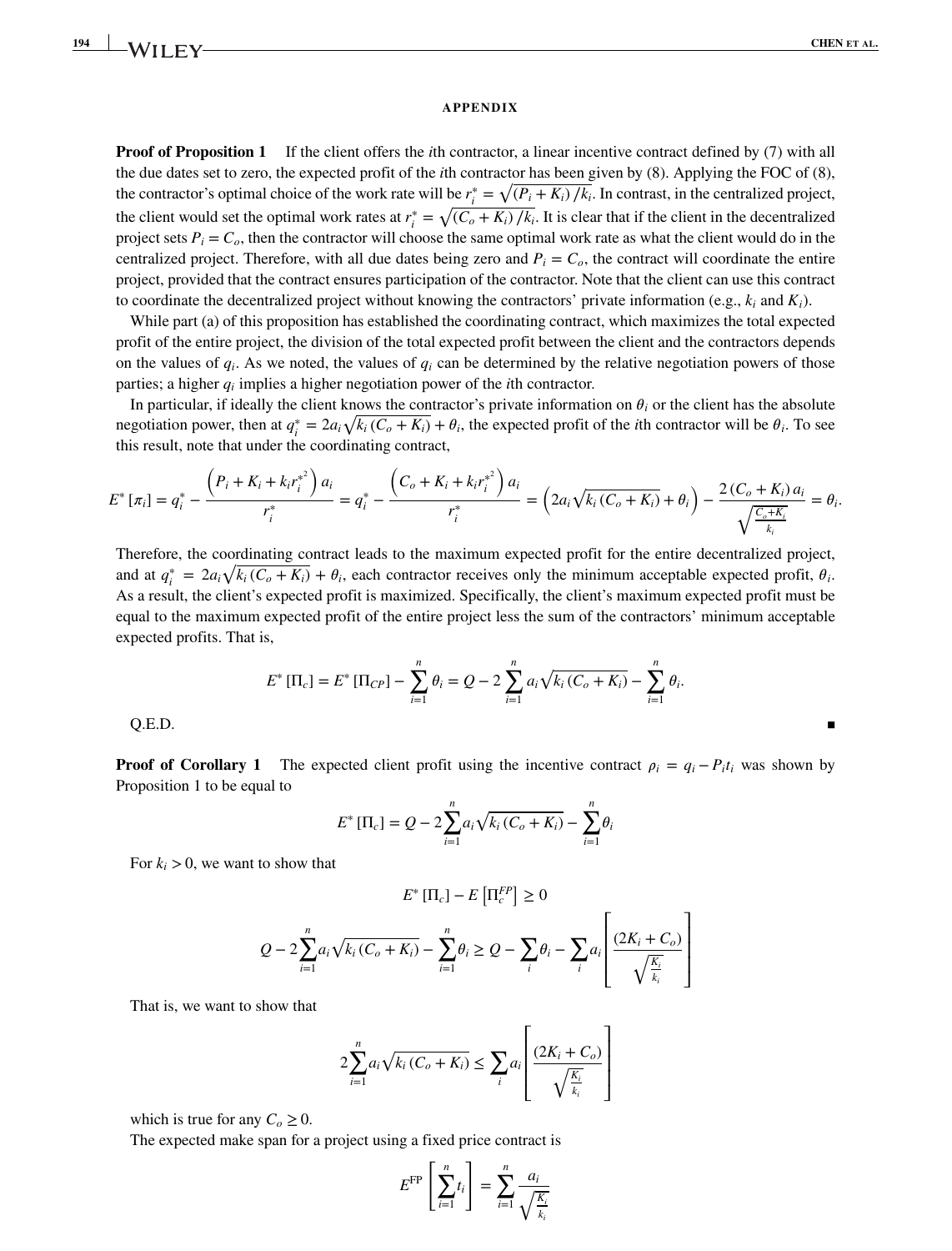while the expected make span for a project using an incentive contract is

$$
E^{\rm IC}\left[\sum_{i=1}^n t_i\right] = \sum_{i=1}^n \frac{a_i}{\sqrt{\frac{P_i + K_i}{k_i}}}
$$

Thus, 
$$
E^{FP}\left[\sum_{i=1}^{n}t_i\right] > E^{IC}\left[\sum_{i=1}^{n}t_i\right]
$$
 for any  $P_i, k_i > 0$ .  
Q.E.D.

**Proof of Proposition 2** From (11), the expected discounted profit at time 0 is (the hat's omitted for clarity)

$$
E\left[\Pi_{\rm CP}\right] = Q \prod_{i=1}^n \frac{r_i}{\alpha + r_i} - \sum_{i=1}^n \frac{\left(C_o + K_i + k_i r_i^2\right)}{\alpha + r_i} \prod_{j=1}^{i-1} \frac{r_j}{\alpha + r_j}.
$$

We optimize from the last stage *n*. We isolate the terms in  $E[\Pi_{CP}]$  that only includes  $r_n$  as follows

$$
E\left[\Pi_{\text{CP}}\left(n\right)\right] = \left(Q\frac{r_{n-1}}{\alpha + r_{n-1}}\frac{r_n^*}{\alpha + r_n^*} - \frac{\left(C_o + K_{n-1} + k_{n-1}r_{n-1}^2\right)}{\alpha + r_{n-1}} - \frac{\left(C_o + K_n + k_n(r_n^*)^2\right)}{\alpha + r_n^*}\frac{r_{n-1}}{\alpha + r_{n-1}}\right)\prod_{j=1}^{n-2}\frac{r_j}{\alpha + r_j}
$$
\n
$$
= \left(\left(Q\frac{r_n^*}{\alpha + r_n^*} - \frac{\left(C_o + K_n + k_n(r_n^*)^2\right)}{\alpha + r_n^*}\right)\frac{r_{n-1}}{\alpha + r_{n-1}} - \frac{\left(C_o + K_{n-1} + k_{n-1}r_{n-1}^2\right)}{\alpha + r_{n-1}}\right)\prod_{j=1}^{n-2}\frac{r_j}{\alpha + r_j}.
$$
\n
$$
\frac{\partial E\left[\Pi_{\text{CP}}\right]}{\partial r_n} = \left(\frac{-k_nr_n^2 - 2k_nr_n a + (Qa + C_o + K_n)}{(\alpha + r_n)^2}\right)\prod_{j=1}^{n-1}\frac{r_j}{\alpha + r_j}.
$$
\n
$$
\frac{\partial^2 E\left[\Pi_{\text{CP}}\right]}{\partial r_n^2} = \left(\frac{-2\left(Qa + ka^2 + C_o + K_n\right)}{\left(a + r\right)^3}\right)\prod_{j=1}^{n-1}\frac{r_j}{\alpha + r_j} < 0.
$$

Setting  $\frac{\partial E[\Pi_{CP}]}{\partial r_n} = 0$ , we have  $r_n^* =$  $\alpha^2 + \frac{Q\alpha + C_o + K_n}{k_n} - \alpha$  and the second order condition confirms that  $r_n^*$ maximizes  $E[\Pi_{CP}]$ . Note that  $r_n^*(Q, \alpha, C_o, K_n, k_n)$  is a function of the project overall parameters and specific cost parameters only related to stage *n*. Next, we solve for stage

*n*−1. We isolate the terms in *E*[ $\Pi_{CP}$ ] that only includes  $r_{n-1}$  as follows:

$$
E\left[\Pi_{\text{CP}}\left(n-1\right)\right] = \left(Q\frac{r_{n-1}}{\alpha + r_{n-1}}\frac{r_n^*}{\alpha + r_n^*} - \frac{\left(C_o + K_{n-1} + k_{n-1}r_{n-1}^2\right)}{\alpha + r_{n-1}} - \frac{\left(C_o + K_n + k_n(r_n^*)^2\right)}{\alpha + r_n^*}\frac{r_{n-1}}{\alpha + r_n}\right)\prod_{j=1}^{n-2}\frac{r_j}{\alpha + r_j}
$$
\n
$$
= \left(\left(Q\frac{r_n^*}{\alpha + r_n^*} - \frac{\left(C_o + K_n + k_n(r_n^*)^2\right)}{\alpha + r_n^*}\right)\frac{r_{n-1}}{\alpha + r_{n-1}} - \frac{\left(C_o + K_{n-1} + k_{n-1}r_{n-1}^2\right)}{\alpha + r_{n-1}}\right)\prod_{j=1}^{n-2}\frac{r_j}{\alpha + r_j}.
$$

Clearly,  $r_{n-1}^* =$  $\alpha^2 + \frac{\hat{Q}_{n-1}\alpha + C_o + K_{n-1}}{k_{n-1}} - \alpha$ , where  $\hat{Q}_{n-1} = Q \frac{r_n^*}{\alpha + r_n^*}$  $(C_o + K_n + k_n (r_n^*)^2)$  $\frac{n + n(\pi)}{\alpha + r_n^*}$ . Then, through induction, we can show that  $r_i^* = \sqrt{\alpha^2 + \frac{\hat{Q}_i \alpha + C_o + K_i}{k_i}} - \alpha$ , where √

$$
\hat{Q}_{i} = Q \prod_{j=i+1}^{n} \frac{r_{j}^{*}}{\alpha + r_{j}^{*}} - \sum_{j=i+1}^{n} \frac{\left(C_{o} + K_{j} + k_{j} (r_{j}^{*})^{2}\right)}{\alpha + r_{j}^{*}} \prod_{m=i+1}^{j-1} \frac{r_{m}^{*}}{\alpha + r_{m}^{*}} \text{ for } i = 1, ..., n-1.
$$
\nQ.E.D.

**Proof of Proposition 3** Here, we assume  $P_i > \alpha$ ; note that  $P_i$  is the client's decision variable and can be viewed as a constant in the subcontractor *i*'s problem. In Proposition 4, we will then show that, at the equilibrium,  $P_i > \alpha$ as a constant in the subc<br>is always true  $(P_i^* > \alpha)$ .

**CHEN** ET AL. **195**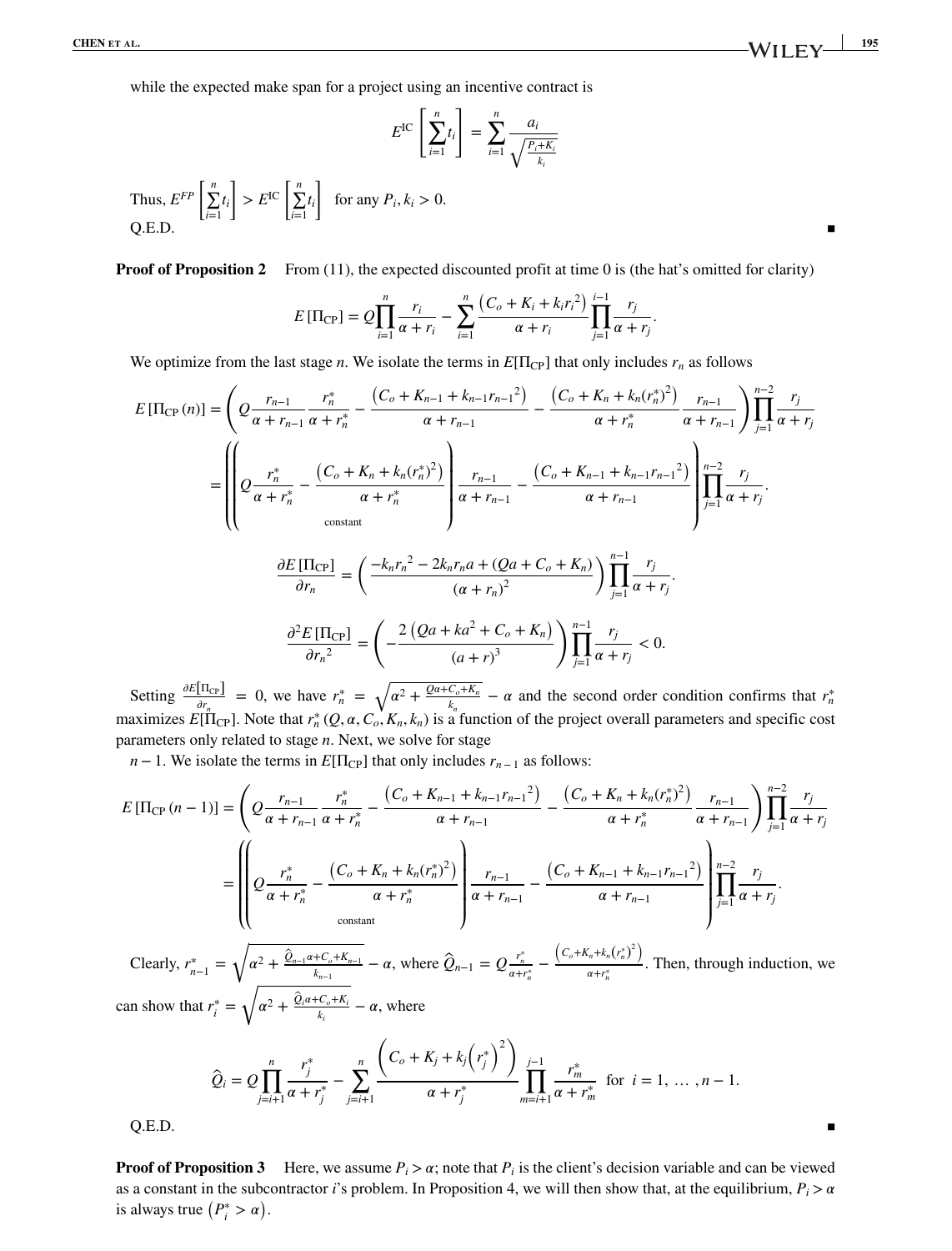Subcontractor *i*'s optimization problem is

$$
\max_{\hat{\tau}_i} E[\pi_i] = \left[ \frac{q_i \hat{r}_i - K_i - k_i \hat{r}_i^2}{\alpha + \hat{r}_i} - \frac{\hat{r}_i}{\alpha - P_i + \hat{r}_i} \right] \prod_{j=1}^{i-1} \frac{\hat{r}_j}{\alpha + \hat{r}_j}.
$$
  
\nSince  $\frac{\partial^2 E[\pi_i]}{\partial \hat{r}_i^2} = \left[ \frac{-k_i \alpha^2 - 2\alpha q_i - 2K_i}{(\alpha + \hat{r}_i)^3} - \frac{2(P_i - \alpha)}{(\alpha - P_i + \hat{r}_i)} \right] \prod_{j=1}^{i-1} \frac{\hat{r}_j}{\alpha + \hat{r}_j} < 0, (P_i > \alpha)$   
\nto find the maximizer  $r_i^*$ , we set  $\frac{\partial E[\pi_i]}{\partial \hat{r}_i} = \left[ \frac{(q_i - 2k_i \hat{r}_i)\alpha + K_i - k_i \hat{r}_i^2}{(\alpha + \hat{r}_i)^2} + \frac{P_i - \alpha}{(\alpha - P_i + \hat{r}_i)^2} \right] \prod_{j=1}^{i-1} \frac{\hat{r}_j}{\alpha + \hat{r}_j} = 0$ . Which implies  $\frac{(q_i - 2k_i \hat{r}_i^*)\alpha + K_i - k_i(\hat{r}_i^*)^2}{(\alpha + \hat{r}_i^*)^2} + \frac{P_i - \alpha}{(\alpha - P_i + \hat{r}_i^*)^2} = 0, \ \hat{r}_i^* = \sqrt{\frac{\left[ k_i(\hat{r}_i^*)^2 + 2k_i \hat{r}_i^* \alpha - (q_i \alpha + K_i) \right] (\alpha - P_i + \hat{r}_i^*)^2}{(P_i - \alpha)}} - \alpha > 0$ . Moreover,  $\lim_{\hat{r}_i \to 0} \frac{\partial E[\pi_i]}{\partial \hat{r}_i} = \left[ \frac{q_i \alpha + K_i}{\alpha^2} + \frac{1}{(\alpha - P_i + \hat{r}_i)^2} \right] \prod_{j=1}^{i-1} \frac{\hat{r}_j}{\alpha + \hat{r}_j} > 0$  and  $\lim_{\hat{r}_i \to \infty} \frac{\partial E[\pi_i]}{\partial \hat{r}_i} = [-k_i] \prod_{j=1}^{i-1} \frac{\hat{r}_j}{$ 

**Proof of Proposition 4** From Proposition 3, we can rearrange  $\hat{r}_i^*$  =  $\sqrt{2}$  $\left[ k_i(\hat{r}_i^*)^2 + 2k_i\hat{r}_i^*\alpha - (q_i\alpha + K_i) \right] (\alpha - P_i + \hat{r}_i^*)^2$  $\frac{(n-1)(n-1)}{(P_i-\alpha)} - \alpha$  to obtain  $p_i = \frac{k_i(\hat{r}_i^*)^2 - K_i + 2k_i\hat{r}_i^*\alpha}{\alpha} - \frac{(P_i - \alpha)(\alpha + \hat{r}_i^*)^2}{\alpha(\alpha - P_i + \hat{r}_i^*)^2}$  $\frac{p_i - p_i(x + p_i)}{\alpha(\alpha - P_i + \hat{r}_i^*)^2}$ . Next substitute  $p_i$  in the objective of *P1*; we have that

$$
\max_{\widehat{r}_{i}^{*}, P_{i}} E[\Pi_{C}] = Q \prod_{i=1}^{n} \frac{\widehat{r}_{i}^{*}}{\alpha + \widehat{r}_{i}^{*}} - \sum_{i=1}^{n} \left[ \left( \frac{\left( k_{i} (\widehat{r}_{i}^{*})^{2} - K_{i} + 2k_{i} \widehat{r}_{i}^{*} \alpha \right) \widehat{r}_{i}^{*}}{\alpha \left( \alpha + \widehat{r}_{i}^{*} \right)} - \frac{P_{i} (\widehat{r}_{i}^{*})^{2}}{\alpha \left( \alpha - P_{i} + \widehat{r}_{i}^{*} \right)^{2}} \right] \prod_{j=1}^{i-1} \frac{\widehat{r}_{j}^{*}}{\alpha + \widehat{r}_{j}^{*}} \right] - \sum_{i=1}^{n} \left[ \frac{C_{o}}{\alpha + \widehat{r}_{i}^{*}} \prod_{j=1}^{i-1} \frac{\widehat{r}_{j}^{*}}{\alpha + \widehat{r}_{j}^{*}} \right]
$$
\n*s.t*\n
$$
\left[ k_{i} (\widehat{r}_{i}^{*})^{2} - K_{i} - P_{i} (\widehat{r}_{i}^{*})^{2} - \left( \frac{1}{\widehat{r}_{i}^{*}} \right) \right] \prod_{i=1}^{i-1} \widehat{r}_{i}^{*}
$$

$$
\left[\frac{k_i(\widehat{r}_i^*)^2 - K_i}{\alpha} - \frac{P_i(\widehat{r}_i^*)^2}{\alpha(\alpha - P_i + \widehat{r}_i^*)^2}\right] \prod_{j=1}^{i-1} \frac{\widehat{r}_j^*}{\alpha + \widehat{r}_j^*} \ge \theta_i \qquad \forall i.
$$
\n(P2)

We first assume that the constraints are all binding,  $\left[\frac{k_i(\hat{r}_i^*)^2 - K_i}{\alpha} - \frac{P_i(\hat{r}_i^*)^2}{\alpha(\alpha - P_i + \hat{r}_i^*)^2}\right]$  $\alpha(\alpha-P_i+\hat{r}_i^*)^2$ ] *i* ∏−<sup>1</sup> *j*=1 *̂r*∗ *j* +*̂r*<sup>∗</sup> *j* = *<sup>i</sup>* ∀*i*, and then show that this is always the case at equilibrium. The binding constraints imply that  $\frac{P_i(\hat{r}_i^*)^2}{\hat{r}_i(\hat{r}_i)}$  $\alpha(\alpha-P_i+\hat{r}_i^*)^2$ *i* ∏−<sup>1</sup> *j*=1  $\frac{\hat{r}_j^*}{\alpha + \hat{r}_j^*} = \frac{k_i(\hat{r}_i^*)^2 - K_i}{\alpha}$  $\alpha$ *i* ∏−<sup>1</sup> *j*=1  $\frac{\hat{r}_j^*}{\alpha + \hat{r}_j^*}$  –  $\theta_i$   $\forall i$ . Substitute this expression into the objective of P2 we have

$$
\max_{\widehat{r}_{i}^{*}} E\left[\Pi_{C}\right] = Q \prod_{i=1}^{n} \frac{\widehat{r}_{i}^{*}}{\alpha + \widehat{r}_{i}^{*}} - \sum_{i=1}^{n} \left[ \left( \frac{\left(k_{i}(\widehat{r}_{i}^{*})^{2} - K_{i} + 2k_{i}\widehat{r}_{i}^{*}\alpha\right)\widehat{r}_{i}^{*}}{\alpha\left(\alpha + \widehat{r}_{i}^{*}\right)} - \frac{k_{i}(\widehat{r}_{i}^{*})^{2} - K_{i}}{\alpha} \right] \prod_{j=1}^{i-1} \frac{\widehat{r}_{j}^{*}}{\alpha + \widehat{r}_{j}^{*}} + \theta_{i} \right] - \sum_{i=1}^{n} \left[ \frac{C_{o}}{\alpha + \widehat{r}_{i}^{*}} \prod_{j=1}^{i-1} \frac{\widehat{r}_{j}^{*}}{\alpha + \widehat{r}_{j}^{*}} \right],
$$

which can be simplified as

$$
\max_{\hat{r}_i} E\left[\Pi_C\right] = Q \prod_{i=1}^n \frac{r_i}{\alpha + r_i} - \sum_{i=1}^n \left[ \left( \frac{C_o + K_i + k_i r_i^2}{\alpha + r_i} \right) \prod_{j=1}^{i-1} \frac{r_j}{\alpha + r_j} \right] - \sum_{i=1}^n \theta_i.
$$
\n(P3)

\nCentralized profit  $E[\Pi_{\text{CP}}]$ 

Since  $\sum_{n=1}^n$  $\sum_{i=1}^{\infty} \theta_i$  is a constant, the solution to P3 is the same as the centralized solution, namely,  $\hat{r}^*_{i} = r_i^*$ . Previously, we have assumed that the constraints in P2 are binding; here, we provide the justification. The maximum expected profit for the whole system is at most  $E\left[\Pi_{CP}\left(r_1^*, \ldots, r_n^*\right)\right]$ , since the subcontractors, in total, want at least  $\sum_{i=1}^n$  $\sum_{i=1}$  $\theta_i$ , the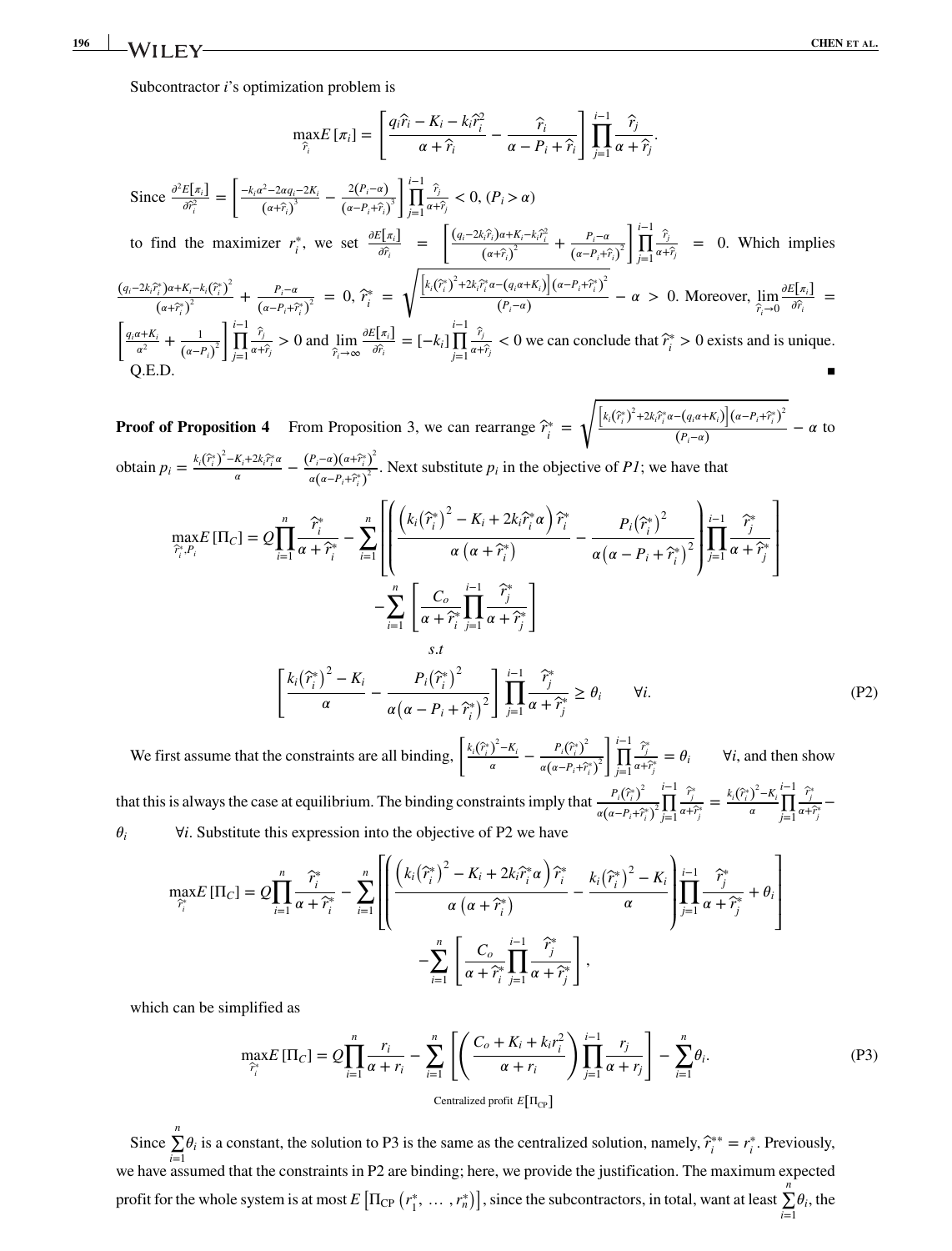**CHEN ET AL. 197**

maximum that the client could obtain is  $E\left[\Pi_C^{\text{CP}}\right]$  $\overline{a}$  $[r_1^*, \ldots, r_n^*]$   $\big] - \sum_{i=1}^n \theta_i$ . This is exactly what the client has obtained at *i*=1 equilibrium when the constraints are binding. Note that  $\hat{r}_i^*$  =  $i=1$ <br>∴  $\int k_i(\hat{r}_i^*)^2 + 2k_i\hat{r}_i^*\alpha - (q_i\alpha + K_i)\left[(\alpha - P_i + \hat{r}_i^*)^2\right]$  $\frac{(n-1)(n-1)}{(P_i-\alpha)}$  −  $\alpha$  were obtained from Proposition 3, where we have assumed  $P_i > \alpha$   $\forall i$ . Since this assumption also leads the client to receiving the maximum expected profit, hence we can conclude that at the equilibrium  $P^*$  >  $\alpha$  $\forall i$ . Thus far, we have shown that the solution to P1 is equivalent to the solution that maximizes (11). Hence, the first step is to set

$$
\widehat{r}_i^{**} = \sqrt{\alpha^2 + \frac{\widehat{Q}_i \alpha + C_o + K_i}{k_i}} - \alpha \text{ where } \widehat{Q}_i = Q \prod_{j=i+1}^n \frac{\widehat{r}_j^{**}}{\alpha + \widehat{r}_j^{**}} - \sum_{j=i+1}^n \frac{\left(C_o + K_j + k_j \left(\widehat{r}_j^{**}\right)^2\right)}{\alpha + \widehat{r}_j^{**}} \prod_{m=i+1}^{j-1} \frac{\widehat{r}_m^{**}}{\alpha + \widehat{r}_m^{**}} \text{ for } i = n, \dots, 1. \text{ Since }
$$
\n
$$
\left[ \frac{k_i (\widehat{r}_i^{**})^2 - K_i}{\alpha} - \frac{P_i (\widehat{r}_i^{**})^2}{\alpha (\alpha - P_i + \widehat{r}_i^{**})^2} \right] \prod_{j=1}^{i-1} \frac{\widehat{r}_j^{**}}{\alpha + \widehat{r}_j^{**}} = \theta_i \qquad \forall i. \text{ Then, it is easy to show that}
$$

$$
P_i^* = \frac{2\alpha \xi_i \left(\alpha + \widehat{r}_i^{**}\right) + \left(\widehat{r}_i^{**}\right)^2 + \widehat{r}_i^{**} \sqrt{4\alpha \xi_i \left(\alpha + \widehat{r}_i^{**}\right) + \left(\widehat{r}_i^{**}\right)^2} }{2\alpha \xi_i},
$$
  
where  $\xi_i = \frac{k_i \left(\widehat{r}_i^{**}\right)^2 - K_i}{\alpha} - \frac{\theta_i}{\prod_{j=1}^{i-1} \widehat{r}_j^{**}} \qquad \text{for } i = n, \dots, 1.$ 

Finally, we can then conclude that  $q_i^* = \frac{k_i(\hat{r}_i^{**})^2 - K_i + 2k_i\hat{r}_i^{**}\alpha}{\alpha} - \frac{(P_i^* - \alpha)(\alpha + \hat{r}_i^{**})^2}{\alpha(\alpha - P_i^* + \hat{r}_i^{**})^2}$  $\int_{\alpha}^{i} \frac{u}{\alpha(-P_i^* + \hat{r}_i^{**})^2}$ , for  $i = n, ..., 1$ .  $Q.E.D.$ 

**Proof of Corollary 2** Since the duration of tasks are independent of each other and *Q* is constant, stochastically maximizing  $\Pi_{CP}(r_1, ..., r_n) = Q - \sum_{i=1}^{n} \left[ (C_o + K_i + k_i r_i^2) \right]$ *i*=1  $\ddot{\phantom{a}}$ *ti* ] is equivalent to stochastically minimizing the costs at each stage, namely,  $\max_{r_i>0} Pb \left[ (C_o + K_i + k_i r_i^2) \right]$  $h_i \le y$  for all  $y \ge 0$ . Recall that  $t_i$  is exponentially distributed; thus, this problem is equivalent to  $\max_{r_i>0} \left[1-e^{rt_i}\right]$  $\begin{bmatrix} 1 & 1 & 1 \\ 1 & 1 & 1 \\ 1 & 1 & 1 \end{bmatrix}$  $\left[ \frac{r_i}{c_o + \kappa_i + k_i r_i^2} y \right]$ . Note that  $1 - e^{-\frac{r_i}{c_o + \kappa_i + k_i r_i^2} y}$  is maximized when the exponent  $\frac{r_i}{C_o + K_i + k_i r_i^2} y$  is maximized. From  $\frac{\partial}{\partial r_i}$ *ri*  $\frac{r_i}{C_o + K_i + k_i r_i^2} y = \frac{y(C_o + K_i - k_i r_i^2)}{(C_o + K_i + k_i r_i^2)^2}$  $\frac{y(C_o + K_i - k_i r_i^2)}{(C_o + K_i + k_i r_i^2)^2}$ , we can see that  $\frac{\partial}{\partial r_i}$ *ri*  $\frac{r_i}{C_o + K_i + k_i r_i^2} y >$ 0  $\forall 0 < r_i < \sqrt{\frac{C_o + K_i}{k}}$  $\frac{e^{i+k_i}}{k_i}$  and  $\frac{\partial}{\partial r_i}$ *ri or<sub>i</sub> C<sub>o</sub>*+**K**<sub>i</sub>+k<sub>i</sub>r<sub>i</sub><sup>7</sup></sub> *y*<br> *C<sub>o</sub>*+**K**<sub>i</sub>+k<sub>i</sub><sup>2</sup><sub>*i*</sub><sup>2</sup></del> *y <* 0  $\forall r_i > \sqrt{\frac{C_o + K_i}{k_i}}$  $\frac{r_i}{k_i}$ . This result implies that  $\frac{r_i}{C_o + K_i + k_i r_i^2}$  is uni- $V = k_i$   $\frac{\partial r_i C_o + K_i + k_i r_i^2}{\partial r_i C_o + K_i + k_i r_i^2}$ <br>
modal in  $r_i$  and has a maximum at  $r_i^* = \sqrt{\frac{C_o + K_i}{k_i}}$  $\frac{f^{(k)}}{k_i}$ , which does not depend on *y*. Thus, the cost of each stage is stochastically minimized when  $r_i^* = \sqrt{\frac{C_o + K_i}{k}}$  $\frac{+\kappa_i}{k_i}$ . By Theorem 1.A.3 (Shaked and Shanthikumar 2007), the total cost  $\frac{n}{2}$ we have  $Pb\left(Q - \sum_{n=1}^{n} A_n\right)$  $C_o + K_i + k_i r_i^2$  $\mathbf{r}$ *t<sub>i</sub>* is stochastically minimized when  $r_i^* = \sqrt{\frac{C_o + K_i}{k}}$  $\sum_{k_i}^{+\infty}$  for  $i = 1, \ldots, n$ . Since *Q* is constant, *i*=1  $\overline{\phantom{a}}$  $C_o + K_i + k_i$  $\overline{a}$ *r*∗ *i*  $\sqrt{2}$ *ti* ≤ *y* ) <sup>≤</sup> *Pb* ( *<sup>Q</sup>* <sup>−</sup> <sup>∑</sup>*<sup>n</sup> i*=1  $\mathbf{r}$  $C_o + K_i + k_i(r_i)^2 \mid t_i \leq y$ ) for  $y \geq 0$  and  $r_i \geq$ 0  $\forall i = 1, ..., n$ . Thus,  $\Pi_{\text{CP}}(r_1^*, \ldots, r_n^*) \geq_{\text{FSD}} \Pi_{\text{CP}}(r_1, \ldots, r_n)$ ,  $\forall r_i > 0$ , where  $\geq_{\text{FSD}}$  indicates first order stochastic dominance.  $Q.E.D.$ 

**Proof of Corollary 3** The objective is to find a  $\hat{r}^*$  such that  $\pi_i$  $\mathbf{r}$ *̂r*∗ **Proof of Corollary 3** The objective is to find a  $r_i^*$  such that  $\pi_i(r_i^*) \geq_{\text{FSD}} \pi_i(r_i)$  for all  $r_i > 0$ . Since  $q_i$  is constant,<br>it is equivalent to max  $Pb\left[\left(P_i + K_i + k_i\hat{r}_i^2\right)t_i \leq y\right]$  for all y. Since  $t_i$  is ex  $\sum_{\text{FSD}} \pi_i$  ( find a  $\hat{r}_i^*$  such that  $\pi_i(\hat{r}_i^*) \geq_{\text{FSD}} \pi_i(\hat{r}_i)$  for all  $\hat{r}_i > 0$ . Since  $q_i$  is constant,  $\max_{\hat{r}_i \geq 0}$   $\left[1 - e\right]$  $\overline{r_i} \geq 0$  $\left[\frac{\hat{r}_i}{P_i+k_i+k_i\hat{r}_i^2}y\right]$ . Similar to the proof of Corollary 2, the exponent  $\frac{\hat{r}_i}{P_i+k_i+k_i\hat{r}_i^2}y$  is uniquely maximized when  $\hat{r}_i \geq 0$   $\left(\sum_{i=1}^{r_i+K_i}\right)$  $\frac{+\mathbf{A}_i}{k_i}$ , which does not depend on *y*.  $Q.E.D.$ 

**Proof of Proposition 5 The proof is by induction. The base case is**  $i = n$ **, which is easy to see since, right after** Equation (11) in Dawande et al.,  $V_{n+1} = R$ , which is our *Q*, which equals  $Q_n$ ; thus,  $Q_n = V_{n+1}$ , which implies  $r_n$  $= \lambda_n$ .